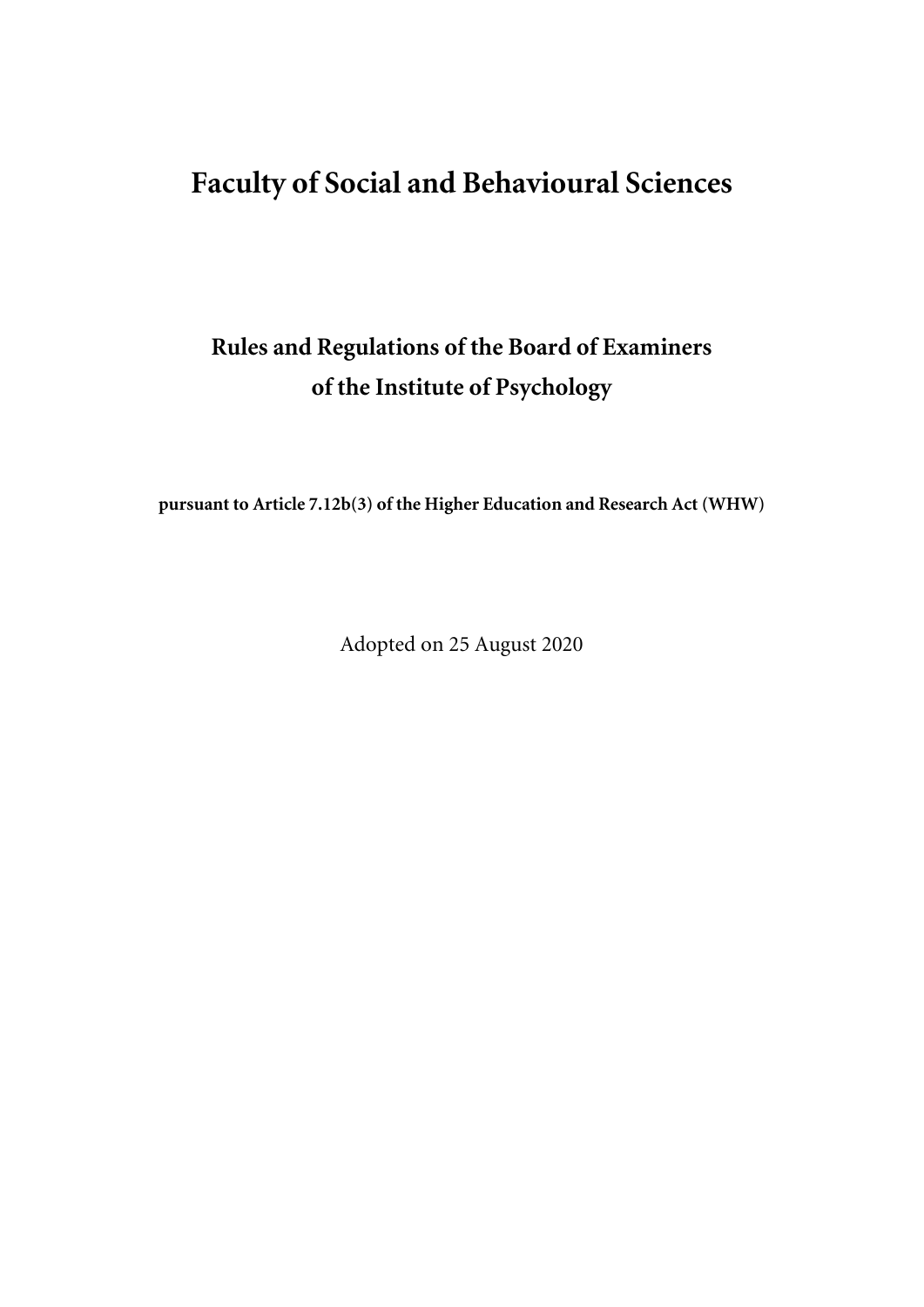# **Chapter 1 General provisions**

# **Article 1.1 Scope**

These Rules and Regulations apply to the examinations (*tentamens*) and final examinations (*examens*) of any Psychology degree programme of Leiden University, hereafter referred to as the programme.

### **Article 1.2 Definitions**

| constituent examination<br>(deeltentamen) | a test which, in addition to one or more other constituent examinations or<br>practicals, forms part of an examination (tentamen) and contributes to the final<br>grade (eindcijfer) of the examination. The relative weighting of the constituent<br>examinations is laid down in the OER and the Prospectus.                                                                                                                                                                |
|-------------------------------------------|-------------------------------------------------------------------------------------------------------------------------------------------------------------------------------------------------------------------------------------------------------------------------------------------------------------------------------------------------------------------------------------------------------------------------------------------------------------------------------|
| final examination<br>(examen)             | a test which, in addition to one or more other constituent examinations or<br>practicals, forms part of an examination (tentamen) and contributes to the final<br>grade (eindcijfer) of the examination. The relative weighting of the constituent<br>examinations is laid down in the OER and the Prospectus.                                                                                                                                                                |
| fraud                                     | any action (including plagiarism) that renders it fully or partially impossible to<br>make a proper assessment of a student's knowledge, understanding or skills is<br>considered to be fraud under Article 7.12b of the Act. This definition also<br>includes the intention to commit such an action, inciting others to do so, or<br>omitting an appropriate action.                                                                                                        |
| <b>OER</b>                                | the Course and Examination Regulations (Onderwijs- en examentegeling) of the<br>programme, as adopted by the Faculty Board.                                                                                                                                                                                                                                                                                                                                                   |
| course component                          | a study unit of the programme as defined in Article 7.3 of the Act. The study<br>load of each course component is expressed as whole credits. Each course<br>component is concluded with an examination (tentamen).                                                                                                                                                                                                                                                           |
| practical                                 | a practical assignment as defined in Article $7.13(2)(d)$ of the Act, in one of the<br>following forms:                                                                                                                                                                                                                                                                                                                                                                       |
|                                           | writing a thesis/final paper/graduation paper,<br>$\overline{\phantom{0}}$<br>writing a paper or creating an experimental design,<br>$\overline{\phantom{0}}$<br>conducting a research assignment,<br>$\overline{\phantom{0}}$<br>participating in fieldwork or a study trip,<br>$\overline{\phantom{0}}$<br>completing an internship, or<br>$\overline{\phantom{0}}$<br>taking part in another educational activity aimed at acquiring specific skills.<br>$\qquad \qquad -$ |
| invigilator                               | the person charged by or on behalf of the Faculty Board with actually ensuring<br>that order is maintained during an examination, examination, whether this is on<br>campus or online, by making use of proctoring, for example.                                                                                                                                                                                                                                              |
| examination<br>(tentamen)                 | an investigation of the knowledge, understanding and skills of the student with<br>respect to a specific course component, and an assessment of the results thereof<br>(in accordance with Article 7.10 of the Act) by at least one examiner appointed<br>for this purpose by the Board of Examiners. An examination can consist of<br>several tests / constituent examinations.                                                                                              |
| first assessor                            | the examiner who is the first reader and who is responsible for reading,<br>supervising and assessing a thesis/final paper/graduation report.                                                                                                                                                                                                                                                                                                                                 |
| second assessor                           | the examiner who is the second to read and assess a thesis/final paper/graduation<br>report.                                                                                                                                                                                                                                                                                                                                                                                  |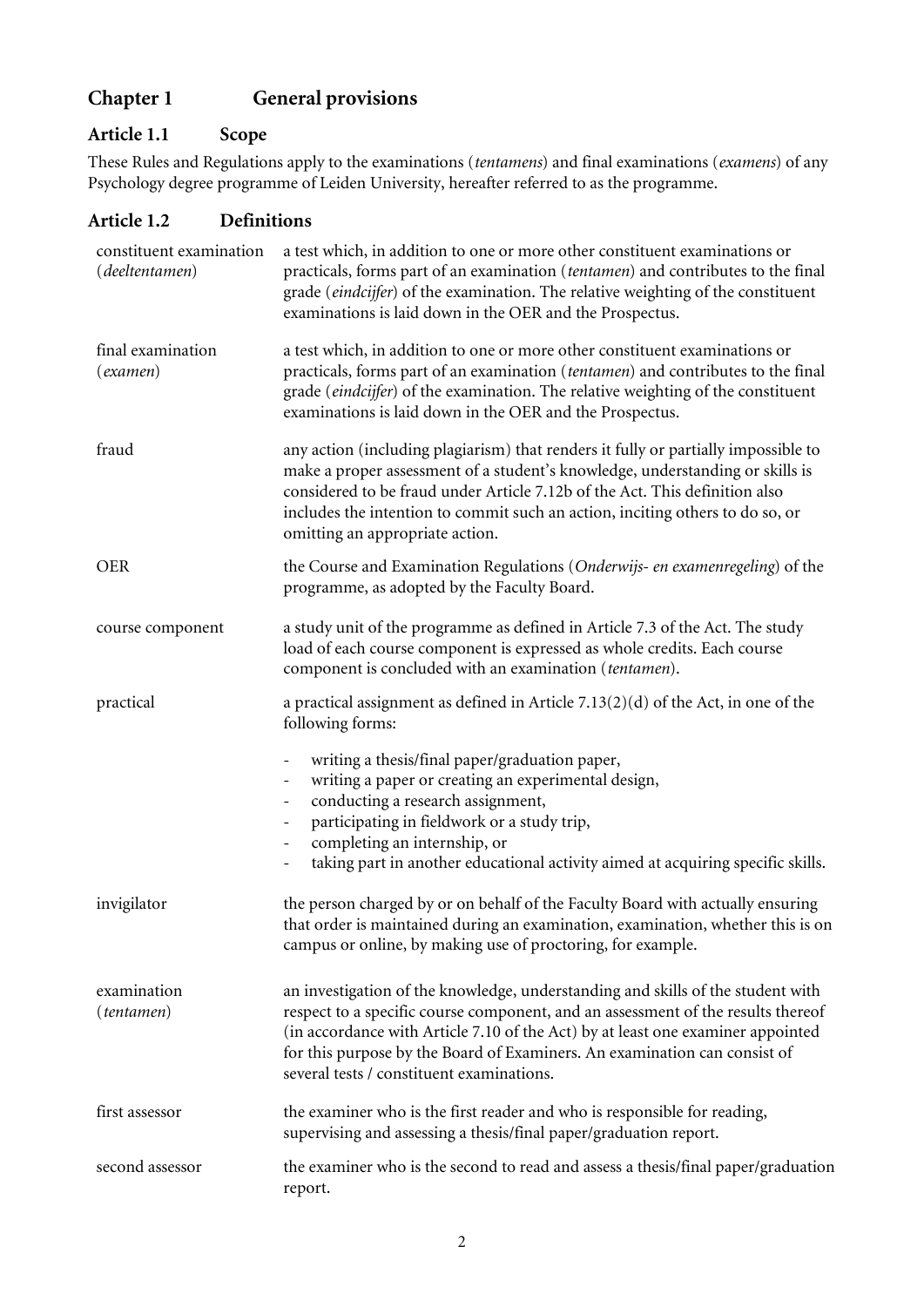third assessor the third examiner appointed by the Board of Examiners if the first assessor and second assessor are unable to agree on a grade for the thesis/final paper/graduation report. the Act The Higher Education and Research Act (Wet op het hoger onderwijs en wetenschappelijk onderzoek: WHW).

Other terms have the meaning assigned to them in the Act or the OER.

# **Chapter 2 Duties and procedures of the Board of Examiners**

### **Article 2.1 Composition and appointment of members**

2.1.1 The Board of Examiners has a chair and a deputy chair.

2.1.2 The Board of Examiners consists of six members from the academic staff, one from each of the six units, including the chair. It also includes a member from outside the institution (external member). This means that the Board has seven members in total. The external member is responsible among other things for monitoring the quality of the bachelor's and master's theses and examinations.

2.1.3 An official secretary is assigned to the Board of Examiners.

2.1.4 The members, chair and deputy chair are appointed according to the regulations of the Institute (Art. 23.2) and the Faculty (Art. 28.2 and 3).

### **Article 2.2 Duties and powers of the Board of Examiners**

2.2.1 The Board of Examiners is the body charged with objectively and competently determining whether a student fulfils the conditions laid down in the OER regarding the knowledge, understanding and skills required for obtaining a degree.

2.2.2 Without prejudice to the Act and the regulations based thereon, the Board of Examiners is in any case also responsible for:

a. assuring the quality of the examinations and final examinations

b. assuring the quality of the organisation and procedures relating to examinations and final examinations c. establishing guidelines and instructions within the framework of the OER to assess and determine the results of the examinations and final examinations (including the pass-fail rules)

d. granting permission – where it is the most appropriate Board of Examiners – for a student to compile and follow an individual curriculum, as referred to in Article 7.3d of the Act, the final examination of which leads to obtaining a degree. The Board of Examiners will also indicate to which of the institution's degree programmes this curriculum is deemed to belong for the application of the Act

e. granting exemption from taking one or more examinations on one of the grounds specified in the OER f. where applicable, extending the period of validity of pass results for examinations, as specified in the OER g. in exceptional cases, deciding whether an examination must be taken orally, in written form or in another way, notwithstanding the provisions of the OER

h. in exceptional cases, deciding whether an examination must be held in public, notwithstanding the provisions of the OER

i. granting exemption from the obligation to participate in practicals required for admission to the examination concerned, possibly with the imposition of alternative requirements

j. in individual cases, approving the choice of course components included in the programme

k. at the student's request, and subject to the relevant provisions of the OER, allowing the student to take one or more components of the final examination before passing the first-year (*propaedeuse*) examination of the programme concerned

l. verifying, insofar as this is stipulated by the Faculty Board as a condition for taking final examinations or components thereof, that evidence of a sufficient command of the Dutch language for successful participation in the courses has been provided by students who have been granted exemption from the prior education requirement as referred to in Article 7.24 of the Act on the ground of having a diploma awarded outside the Netherlands, or if exemption has been granted from the admission requirement for the post-firstyear (*post-propaedeuse*) stage of the programme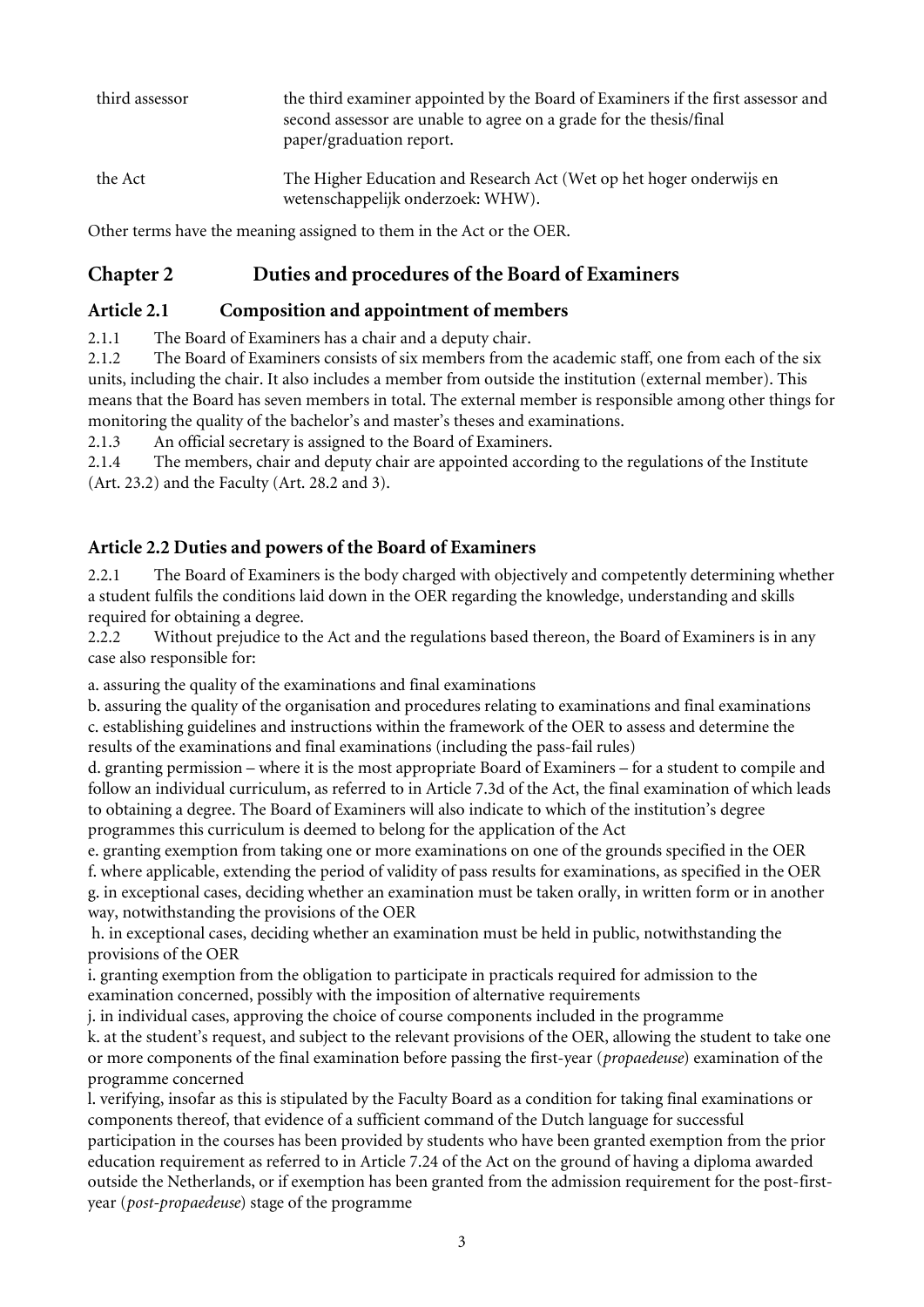m. on behalf of the Faculty Board, issuing the (binding) study advice as referred to in Article 7.8b of the Act n. presenting the student with a degree certificate and supplement as referred to in Article 7.11(4) of the Act, as evidence of having passed the final examination

o. in the case of a student who has passed more than one examination but cannot be awarded a degree certificate as referred to in n. above, issuing a statement showing at least the examinations that the student has passed

p. taking appropriate measures and imposing sanctions if a student or external examination candidate (*extraneus*) is found to have committed fraud

### **Article 2.3 Procedures**

2.3.1 The Board of Examiners decides by simple majority of votes. If the votes are equally divided, the chair has the casting vote.

2.3.2 The Board of Examiners may mandate in writing its members or other persons who qualify for this in view of their position to take certain decisions. The Board can provide its mandataries with instructions on how to exercise their mandated authorities.

2.3.3 The mandated members take decisions on the basis of the OER, the present Rules and Regulations and previously formulated policy. The mandated persons or institutions are accountable for their actions. The method of rendering account will be established in advance. In the event of divergence from previously formulated policy, the full Board of Examiners will decide.

2.3.4 The Board of Examiners has in any case established the following:

- the composition of the Board of Examiners;
- the duties, powers and responsibilities of the chair, deputy chair, other members and official secretary;
- the duties that are mandated and to whom they are mandated, including the method of rendering account for decision-making;
- the frequency of meetings, public access and confidentiality;
- the method of reporting and archiving of meetings and decisions;
- internal procedures relating to:
	- o the appointment of examiners
	- o assuring the quality of examinations
	- o requests for exemption
	- o fraud
	- o the Binding Study Advice (BSA)

- the recording of the members' signatures

#### 2.3.5 The standards

The Board of Examiners or the examiner takes the following standards as a guideline when making decisions, and weighs the interests of the criteria against each other:

- 1) Maintaining the quality requirements and selection requirements of a final examination or examination
- 2) Efficiency requirements, namely:
	- as far as possible ensuring that no time is wasted by students when preparing for a final examination or examination
	- encouraging students to give up their studies as soon as possible if it has become unlikely that they will pass an examination or final examination
	- protecting students from themselves if they wish to take on an excessive study load
	- being lenient to students who have experienced a delay in the progress of their studies due to circumstances beyond their control
	- ensuring that the examiners are not overworked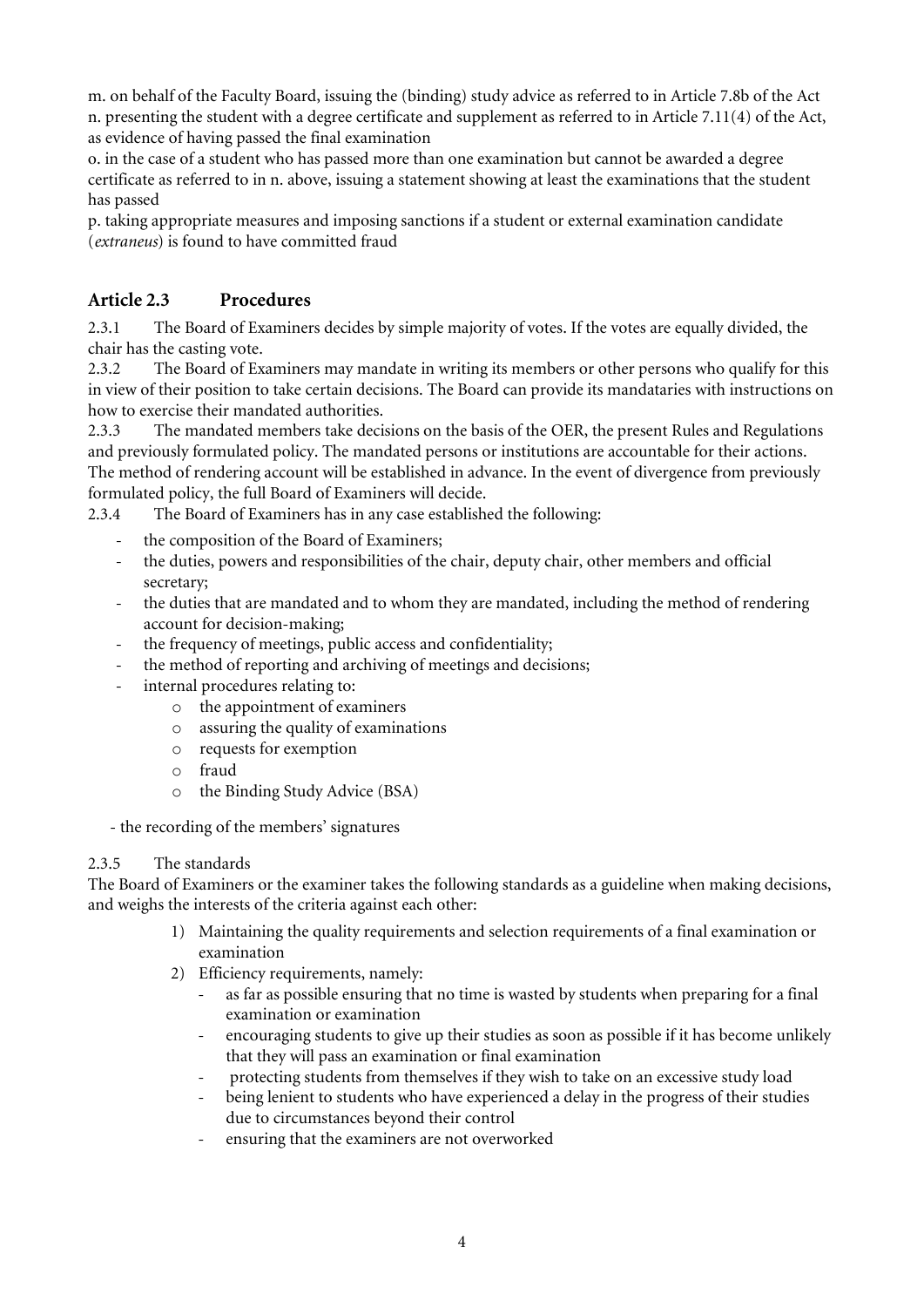# **Chapter 3 Appointment of examiners**

3.1.1 Before the start of each academic year and additionally as necessary, the Board of Examiners will appoint examiners for holding examinations and determining the results of those examinations and informs the examiners of this in writing. See Appendix 8.

3.1.2 An examiner must have the necessary expertise in terms of subject matter and assessment skills, in accordance with the requirements specified in Article 4.2.

3.1.3 The Board of Examiners can appoint more than one examiner for any examination.

3.1.4 The Board of Examiners can appoint external examiners. It will ascertain that these examiners meet the established quality requirements. The external examiners will receive a letter of appointment from the Board of Examiners, stating that they have been appointed as an external examiner, and for which examination they have been appointed.

3.1.5 The Board of Examiners will inform the students and relevant staff about the examiners who have been appointed.

3.1.6 The Board of Examiners can rescind the appointment, if there are serious grounds for doing so.

3.1.7 The examiners must provide the Board of Examiners with all information as requested.

# **Chapter 4 Assessments**

#### **Article 4.1 Form of the examinations**

4.1.1 The form of the examinations is laid down in the OER and the Prospectus. In exceptional cases, the Board of Examiners can decide, in consultation with the examiner, that an examination will be held in a form other than that stated in the OER. On behalf of the Board of Examiners, the examiner will announce the form in which the examination will be held at least 5 working days before the examination date.

4.1.2 The Board of Examiners can agree to an examination being taken in a way other than that laid down in the OER and the Prospectus, if the student submits a reasoned request to this effect. The Board of Examiners will decide on this, after consultation with the examiner, within 25 working days after receiving the request.

4.1.3. The conditions under which constituent examinations can compensate for one another are specified in the Prospectus for the course components concerned.

#### **Article 4.2 Quality assurance of examinations**

4.2.1 Each examination will comprise an investigation of the knowledge, understanding and/or skills of the student, and also the evaluation of the outcome of this investigation.

4.2.2 The questions and assignments of an examination will be clear and unambiguous, and will contain sufficient instructions on the detail required in the answers.

4.2.3 The examination will be appropriate and will serve exclusively to investigate whether the student has developed the qualities that were determined in advance as the learning objectives of the course component concerned, and were laid down in the Prospectus.

4.2.4 The examination will be so specific that only the students who have a sufficient command of the material will be able to provide adequate answers. The examination will correspond to the level of the course component.

4.2.5 The questions and assignments of the examination will be distributed as evenly as possible over the prescribed examination material.

4.2.6 The questions and assignments of the examination will relate only to the written, digital and oral material that has been announced in advance as prescribed examination material (for example during lectures and work group sessions). It will be clear for students in advance how they will be assessed, and on what they will be assessed.

4.2.7 At least two examiners will be responsible for designing the questions and assignments of an examination (four-eyes principle).

4.2.8 The duration of each examination will be such that the student may reasonably be expected to have sufficient time to answer the questions and/or complete the assignments.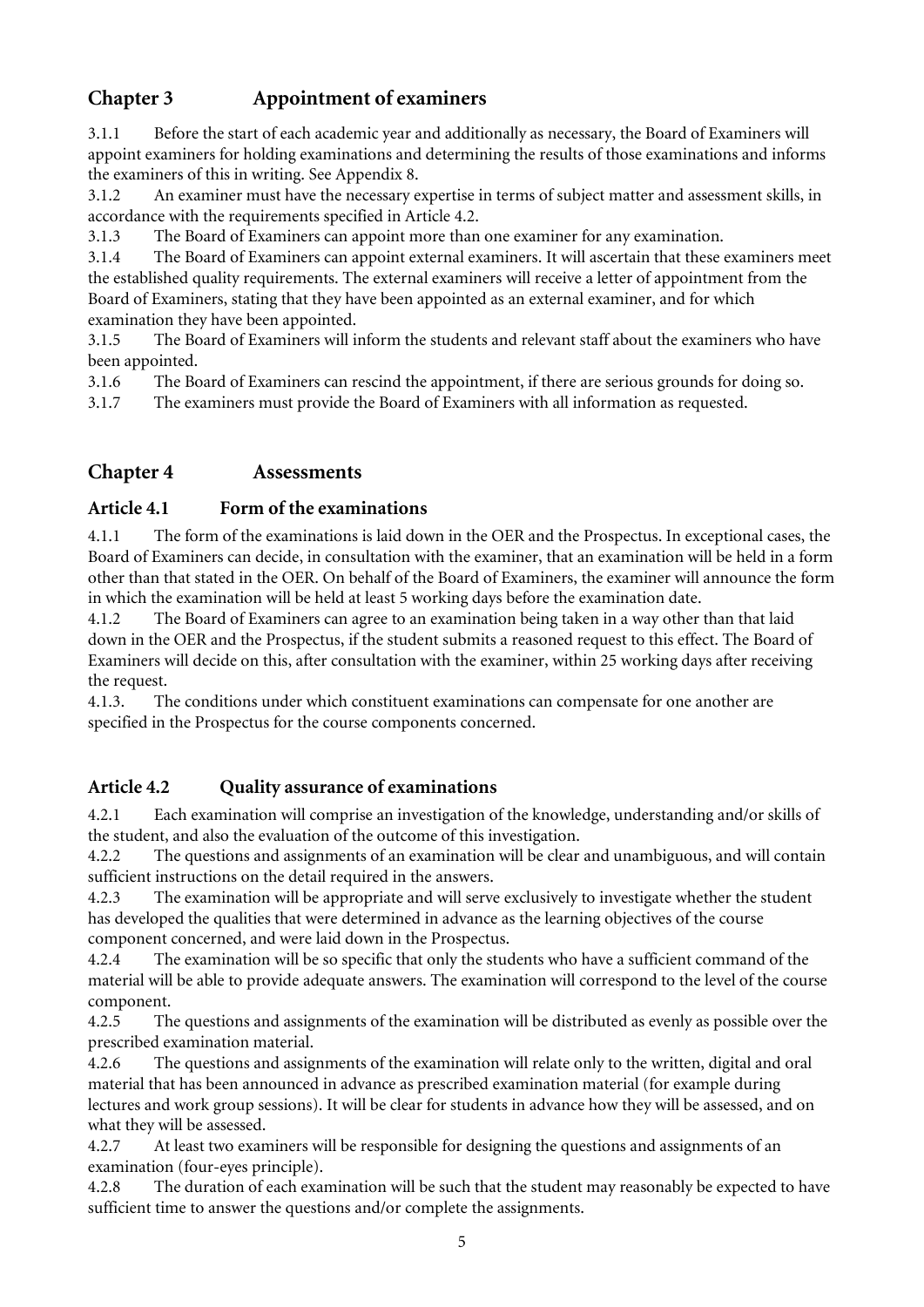4.2.9 Written or online tests will be assessed on the basis of pre-determined, written criteria.

4.2.10 The procedures relating to the quality assurance of examinations will have been established by the Board of Examiners.

4.2.11 The Board of Examiners will evaluate on a random basis the validity, reliability and usability of the examinations, including the theses. The outcome of this evaluation will be discussed with the examiner(s) concerned.

4.2.12 In addition, the Board of Examiners can conduct an investigation into the validity, reliability and usability of the examinations, if evaluations or results give cause for this.

4.2.13 In making the evaluation referred to in 4.2.11 and 4.2.12, the Board of Examiners can request the assistance of experts.

4.2.14 The Board of Examiners will guarantee the quality of the way of invigilation is carried out, both on campus and online, and will pay particular attention to the following aspects: • Whether sufficient measures are taken to prevent fraud during the examination; • Whether the identity of the student taking the examination van be verified; • Whether it can be confirmed that the examination has been completed within the time set.

4.2.15 The Board of Examiners will conduct a further investigation if for example the Programme Committee informs it of a potential problem with the quality of an examination.

#### **Article 4.3 Admission requirements for examinations, practicals, internships and theses**

4.3.1 The examiner will ascertain that the student fulfils the conditions for admission to the examination, as laid down in the OER or ensuing from the Act or University regulations.

4.3.2 A request as referred to in Article 4.2.2 of the OER will only be considered if it is accompanied by a study plan and a list of the extracurricular activities recognised by the Executive Board in which the student has participated or is intending to participate.

4.3.3 The programme has conditions for participation in resits. These are laid down in the Prospectus. If a student participates in a resit, the highest obtained result will count as the valid result. Students may not resit examinations that they have already passed.

4.3.4 The programme has conditions for participation in and/or assessment of internships. These are laid down in the Prospectus and in appendix 5.

4.3.5 The programme has additional conditions for participation in course components, examinations or practicals. These are laid down in the OER.

4.3.6 In view of the provisions of Article 4.1.7 of the OER, the Board of Examiners can, under verifiable personal circumstances, grant students permission to take an extra resit. Students can only submit a request for this if they have not completed just one part of the last course in the curriculum and no other regular opportunity to take the examination will be offered in the academic year concerned. They must have obtained a grade of 4,0 at least once for this remaining course and must have used all the opportunities to take the examination, unless there are valid reasons to explain why fewer opportunities have been used. Requests will only be considered when all other components of the curriculum are administered in uSis. Requests must be accompanied by supporting documentation. See the procedure request extra exam on the website of the Board of Examiners for more information.

#### **Article 4.4 Dates of the examinations**

4.4.1 Unless otherwise stipulated in the OER ans Prospectus, the dates on which written or online examinations will be held will be determined and announced on behalf of the Board of Examiners no later than one month before the start of the academic year, unless, due to force majeure, the date cannot be announced earlier than five days in advance.

4.4.2 There can be variation from the provisions of 4.4.1 in the event of *force majeure*, after advice has been given by the Programme Committee and if it can reasonably be expected not to harm the students' interests.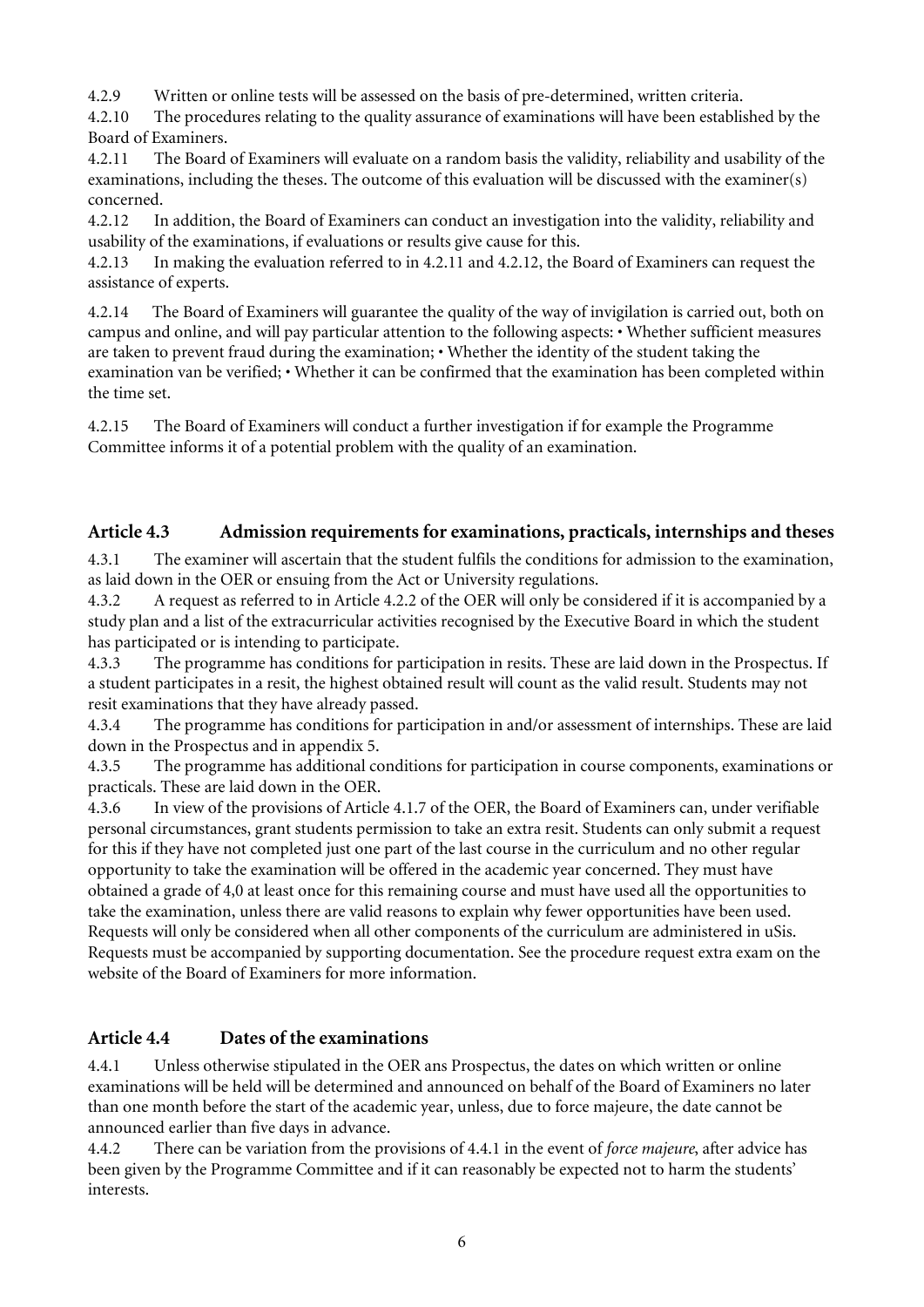4.4.3 The dates for oral examinations will be determined by the examiner, if possible in consultation with the student.

4.4.4 The provisions of 4.4.3 will as far as possible apply equally to tests other than written or oral tests.

### **Article 4.5 Registration for and withdrawal from examinations**

4.5.1 An examination can only be taken, and its result assessed, after the student has registered for participation in the manner determined and announced by the Faculty Board. See [https://www.student.universiteitleiden.nl/binaries/content/assets/sociale](https://www.student.universiteitleiden.nl/binaries/content/assets/sociale-wetenschappen/faculteitsbureau/osc/regeling-aan--en-afmelding-tentamens/regulations-governing-registration-for-and-withdrawal-from-examinations.pdf)[wetenschappen/faculteitsbureau/osc/regeling-aan--en-afmelding-tentamens/regulations-governing](https://www.student.universiteitleiden.nl/binaries/content/assets/sociale-wetenschappen/faculteitsbureau/osc/regeling-aan--en-afmelding-tentamens/regulations-governing-registration-for-and-withdrawal-from-examinations.pdf)[registration-for-and-withdrawal-from-examinations.pdf](https://www.student.universiteitleiden.nl/binaries/content/assets/sociale-wetenschappen/faculteitsbureau/osc/regeling-aan--en-afmelding-tentamens/regulations-governing-registration-for-and-withdrawal-from-examinations.pdf)

4.5.2 In highly exceptional cases and after following the procedure below, the Board of Examiners can permit variation from the provisions of 4.5.1 regarding the latest registration date. Students can submit a written and reasoned request for this, accompanied by supporting documentation (see the procedure on the website of the Board of Examiners). Errors made when performing the registration procedure for an examination and/or not correctly completing this procedure and being unable to be present for a resit do not constitute exceptional circumstances.

Reasoned requests must be accompanied by supporting documentation and must be in the possession of the Board of Examiniers no later than five working days before the date of the examination concerned. Requests that are received by the Board of Examiners later than five working days before the date of the examination concerned will not be considered.

### **Article 4.6 Holding of examinations and orderly conduct during an examination**

4.6.1 The Faculty Board will, if necessary, see to it that invigilators are designated for written or online examinations to ensure that order is maintained during the examination.

4.6.2 At least one examiner must always be present at an examination.

4.6.3 A student must present valid proof of identity, by means of his/her student card and a valid form of ID, when requested to do so by or on behalf of the examiner.

4.6.4 If an examination is taken online or digitally and a (technical) failure occurs which means that the examination cannot be continued, the Board of Examiners will decide whether and when a new examination can be scheduled.

4.6.5 A student can refuse to take part in an online examination using proctoring on the grounds if serious privacy objections. The student must inform the Board of Examiners accordingly as soon as possible. The student can ask the Board of Examiners for an alternative assessment. The Board of Examiners can decide to allow an alternative assessment or decide that the student must wait until the examination can be taken in another form.

4.6.6 Students will be admitted to the room where the examination is being held up to 45 minutes after the specified starting time, and may not leave the room until one hour after the specified starting time, unless the examiner gives permission.

4.6.7 During examinations, students are not allowed to use communication devices such as mobile phones, smart watches or smart phones. Such devices should be switched off and put away in the student's bag. Other electronic equipment, such as (programmable) calculators, may only be used with the permission of the examiner.

4.6.8 The use of an explanatory of translating dictionariy is not permitted. In certain cases, permission may be granted for the use of a dictionary, provided that a reasoned request accompanied with an advice from a student counsellor has been submitted to the Board of Examiners.

4.6.9 Students are required to comply with all instructions of the Board of Examiners or the examiner that were published before the start of the examination, and all instructions that are given during and immediately after the examination.

4.6.10 Any student who creates a disturbance will receive a warning. If the student continues to create a disturbance, the examiner or invigilator can ask the student to leave the room or the online examination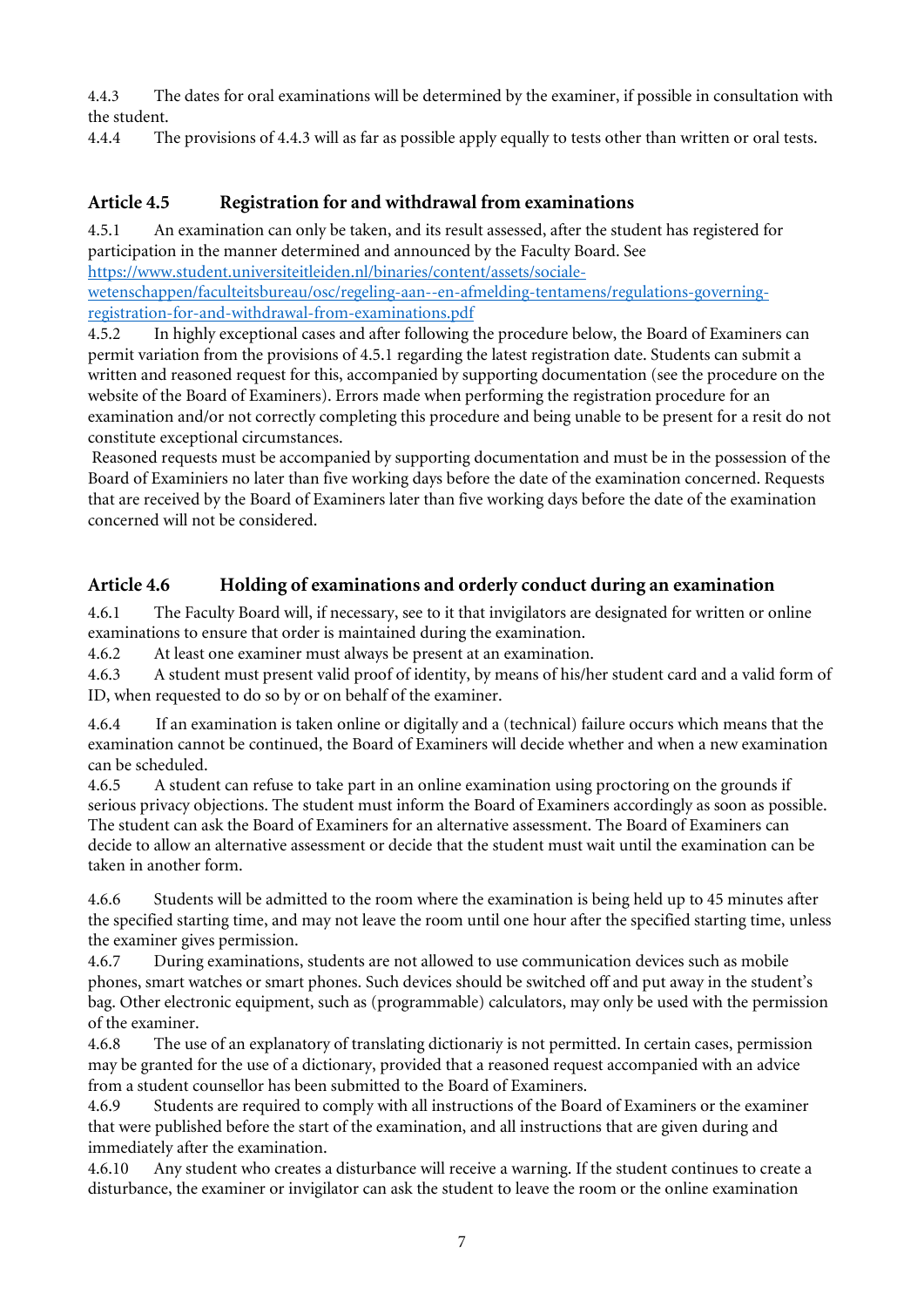environment. The examiner will then write an official report, and will inform the student concerned that the examination will not be assessed until the Board of Examiners has reached a decision.

4.6.11 The examiner will immediately inform the Board of Examiners in writing of any measures taken pursuant to the provisions of 4.6.10.

#### **Article 4.7 Different form of examination**

4.7.1 A student who wishes to take an examination in a different form (for example, oral rather than written) must submit a request to the Board of Examiners, accompanied by a recommendation from the programme coordinator or study advisor.

#### **Article 4.8 Oral examinations**

4.8.1 Oral examinations are only held in highly exceptional cases. Oral examinations are preferably conducted by two members of teaching staff, at least one of whom must be an authorised examiner. If this is the case, then one of the two members of teaching staff will take brief notes during the examination, i.e. will write down point-by-point what topics are covered and will indicate whether the student has sufficient understanding of these topics. If only one authorised examiner is present at the oral examination, then both written notes and an audio recording will be made.

4.8.2 The Board of Examiners can decide that a specific oral examination will be taken by several students together, if the candidates agree to this.

4.8.3 The date and time of oral examinations will be determined by the examiner(s) in consultation with the student.

#### **Article 4.9 Assessment of examinations**

4.9.1 Written examinations will be assessed on the basis of pre-determined, written criteria, which may be adjusted in the process of marking these examinations. With multiple-choice examinations, the examiner will use ICLON analyses to determine the grades and to improve the quality of the examination questions.

4.9.2 The result of an examination is considered to be a pass if it is 5.50 or higher. The rounding off rules for examinations are given in Appendixes 1 and 3. Students may not resit examinations that they have already passed. For some courses, the grades for a resit of a paper or a (workgroup) assignment may be limited. If this applies, this will be stated in the Prospectus.

4.9.3 Students who have passed a course may not resit any parts of the course that they failed. See Appendix 1.

#### **Article 4.10 Assessment of the final paper(bachelor's and master's thesis)**

4.10.1 Only an individual product can be submitted for assessment as a thesis.

4.10.2 Before students can start the master's thesis, they must submit a thesis proposal to the first assessor of the master's specialisation concerned, and this must be approved by the first assessor and the second assessor, at least one of whom possesses a PhD degree.

4.10.3 The thesis will be assessed by a first and second assessor from the Institute of Psychology. An external supervisor (i.e. from outside the Institute of Psychology), if there is one, will give advice on the assessment. See Appendix 4.

4.10.4 The assessment will be made independently by the first assessor and second assessor on the basis of standard assessment forms and procedures of the Board of Examiners. These must be signed by both the first and the second assessor and will be archived by the programme. The final grade will be determined by agreement between the first assessor and second assessor. If the assessors are unable to reach agreement, the Board of Examiners will appoint a third assessor. This third assessor will have the deciding vote.

4.10.5 Students have the right to inspect the final assessment.

4.10.6 Annulled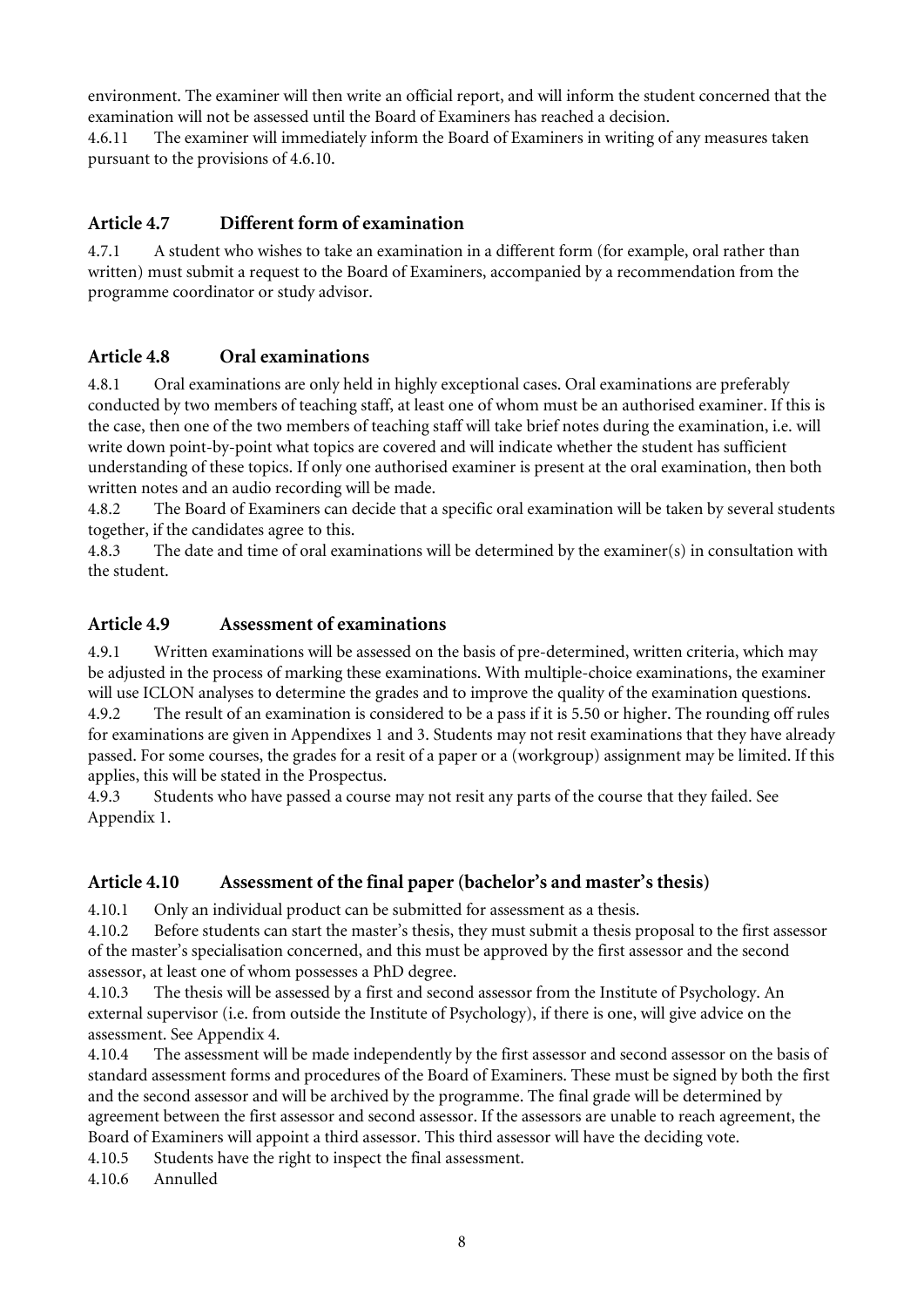### **Article 4.11 Announcement of results of examinations and papers**

4.11.1 The examiner will announce the result of an examination within 15 working days after the date of the examination.

4.11.2 The examiner will announce the grade of a written paper within 15 working days after it was submitted, on condition that the paper was submitted before the deadline set by the examiner.

4.11.3 If corrections need to be made, the examiner will announce the grade of the corrected version within 10 working days after it was submitted.

4.11.4 In the months of January, July and August, there can be variation from the said time limits, due to holidays. Examinations (including work submitted as an examination or constituent examination) that were held in January and August must be assessed before 15 February and 15 September respectively. The examiner must send these results to the Student Services Centre (SSC) immediately and in writing, to give students sufficient time to receive their degree certificate. Examiners must inform students promptly if they have failed an examination in Block 4 (in connection with the resit).

# **Article 4.12 Period of validity of examination results**

The period of validity of pass results for examinations and for exemptions granted will be checked by the Board of Examiners. The period of validity of a pass result for an examination and for an exemption granted, as laid down in the OER, can only be limited if the examined or exempted knowledge, understanding and/or skills are demonstrably outdated. To have this evaluated, students who have not yet completed their programme and who passed examinations more than 8 years previously should contact the Board of Examiners. If the student receives a financial allowance from the Profiling Fund in connection with exceptional individual circumstances, as referred to in Article 7.51(2) of the Act, the Board of Examiners can extend the period of validity in individual cases for the duration of the financial allowance.

### **Article 4.13 Inspection and evaluation**

4.13.1 During the period stated in the OER (30 days), the questions and assignments of the examination concerned are available for inspection, together with the criteria that were used in making the assessment. The questions and assignments can be viewed on a single occasion, at a location to be specified by the Board of Examiners. Only students who took part in the examination have a right to inspect the questions and assignments.

4.13.2 Students are not permitted in any way whatsoever to remove, copy, distribute or publish examination questions, assignments, assessment schemes/answer models and their own answers/notes.

4.13.3 If ten or more candidates have taken a written or online examination at the same time, the examiner can hold a collective evaluative discussion at a time and place to be specified by the examiner.

4.13.4 Students who do not agree with the assessment of an examination(question) can submit a reasoned request to the coordinator. The procedure for submitting the request must be done according to the instructions of the coordinator; in most cases this will be in writing during the inspection.

### **Article 4.14 Exemption from examinations and practicals**

4.14.1 Students may submit to the Board of Examiners a reasoned, written request for exemption from taking one or more examinations or from the obligation to participate in one or more practicals, as referred to in the OER, via the computer system. (preferably before but no later than two weeks after the start of the course).

4.14.2 The Board of Examiners will reach a reasoned decision within 20 working days after the submission of the request.

4.14.3 It is possible to request an exemption for a specific course within the program. In addition, in the bachelor an exemption for the elective courses outside psychology can be requested on the basis of a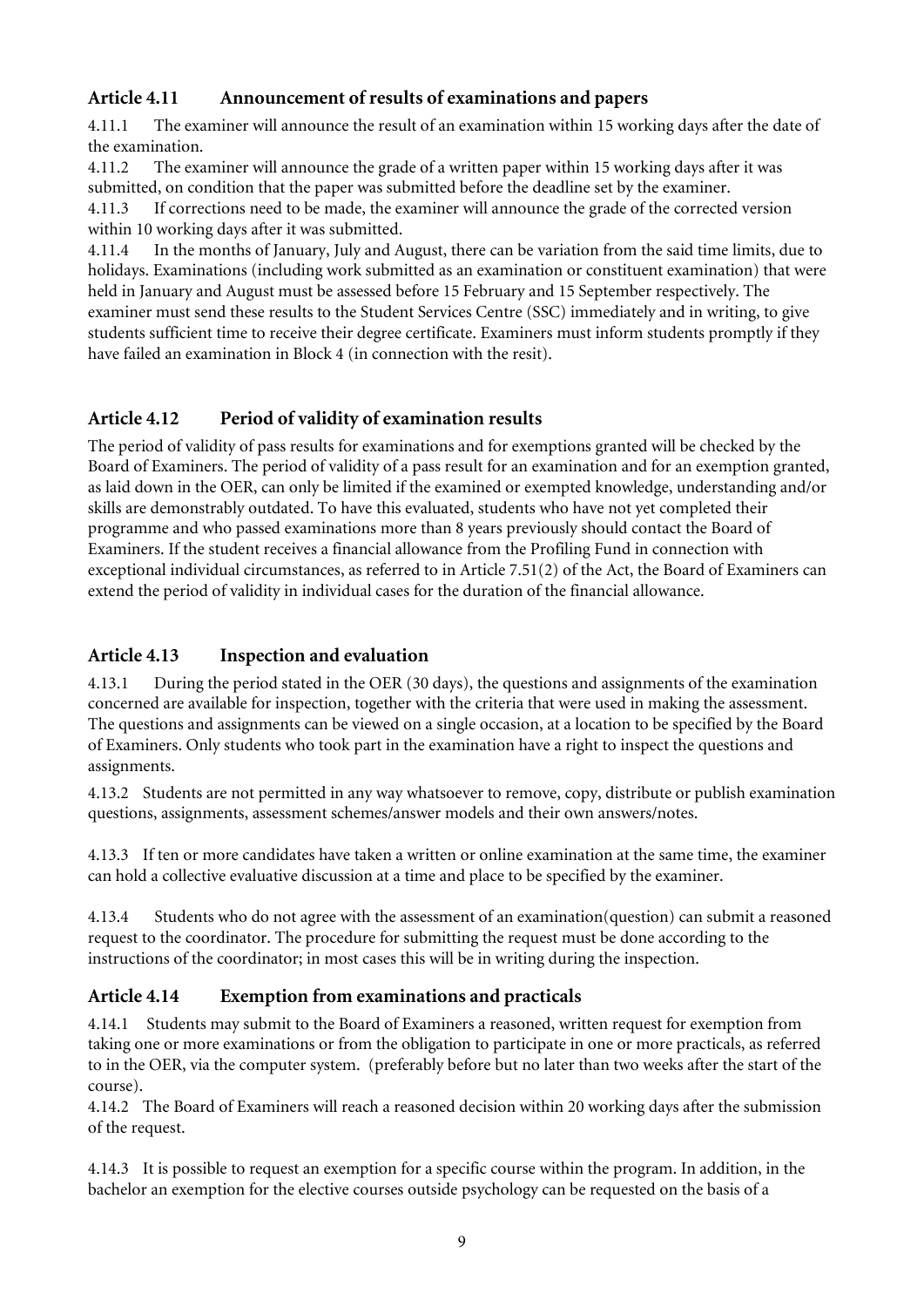previously completed study program. A request for 30 ec exemption in this elective courses can be submitted if a student has completed a HBO or a University degree. Based on a completed, university propaedeutic phase, an exemption can be requested for 25 ec. If another university program was started in the academic year prior to the start of the psychology program, but the propaedeutic phase of this program has not been fully completed, an application for exemption for part of the electives can be submitted. For this, however, no more than 20 ec exemption can be granted. See the website for the procedures.

### **Article 4.15 Retention periods**

4.15.1 Examination assignments and answer models will be retained for a period of at least seven years. The examinations and constituent examinations completed by the candidates will be retained for a period of at least two years. If the SSC does not archive the examination papers, the coordinator of the relevant course unit is responsible for doing so.

4.15.2 A student's final paper, including the assessment forms, will be retained for a period of at least seven years.

4.15.3 The decisions of the Board of Examiners and the results of all examinations and final examinations taken will be carefully recorded. Access to the recorded information will be restricted to persons who have been authorised accordingly by the Board of Examiners.

### **Article 4.16 Records of the final examinations / final examination components**

4.16.1 The Board of Examiners, in this case the Student Services Centre, is responsible for keeping a record of the results of final examinations or final examination components. The Board of Examiners is also responsible for keeping a record of the degree certificate awarded to the examinee.

4.16.2 No one other than the student, the study advisor, the head of the Institute Office, the study coordinator of the unit, the student counsellor, the competent authorities and the Examinations Appeals Board may be informed of the recorded information, with the exception of information about awarded degree certificates. Variation from the provisions of the preceding sentence is possible with the consent of the student.

4.16.3 If research is conducted that makes use of the recorded data, this will be done in accordance with the Personal Data Protection Act.

4.16.4 Psychology students do not receive proof that they have taken an examination. Instead, they can view their examination results via the computer system. They can request an overview of their results from the Student Services Centre. It is the students' own responsibility to check that their results have been included in uSis within 30 days after they have been announced.

4.16.5 If students are following elective courses or elective components elsewhere at Leiden University, the results will automatically be forwarded to the Student Services Centre. If students are following or have followed an elective course at another institution in the Netherlands or abroad, they themselves must submit original signed proof of this to the Student Services Centre. If students wish to follow part of the programme abroad, they must make an agreement with a member of the International Office before their departure regarding the assessment of the parts that they will follow abroad. It is only possible to have courses acknowledged that have been approved in advance and that have been completed with a pass. If necessary, the credits obtained are converted by the foreign coordinator. Grades achieved are not converted. Courses that have been completed with a sufficient grade are registered in uSis as a Pass.

4.16.6 Examination results will be dated with the day on which the examination was taken. The grades of written papers will be dated with the day on which they were formally assessed.

### **Chapter 5 Final examinations and degree certificates**

### **Article 5.1 Taking the final examination**

Pursuant to Article 4.10.2 of the OER, the Board of Examiners can decide that the final examination will include an additional investigation, as referred to in 4.2.1, which it will conduct itself.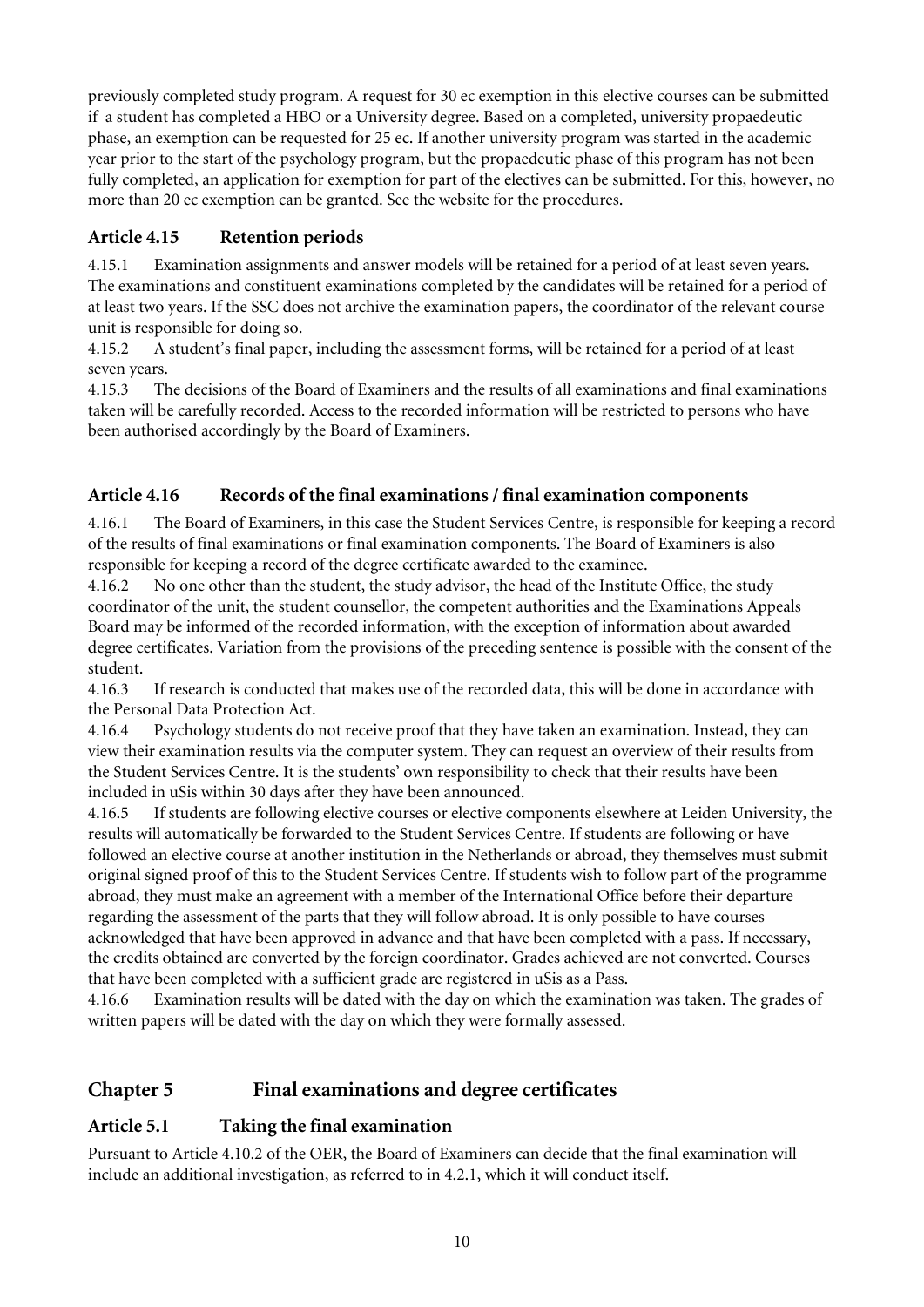### **Article 5.2 Compensation**

Students do not have to pass all constituent examinations. This 'compensation arrangement' is established by the Board of Examiners and described in the OER and Prospectus.

# **Article 5.3 Approval of individual curricula for final examinations**

5.3.1 A reasoned, written request for approval of an individual curriculum for a final examination, as referred to in Article 7.3d of the Act, must be submitted to the Board of Examiners. The Board of Examiners will decide within 30 working days after receipt of the request. See Appendix 2 for the regulations on combining courses and programmes in the Institute of Psychology.

5.3.2 A final examination curriculum represents 180 ECTS for the bachelor's, 60 ECTS for the master's and 120 ECTS for the research master's. If a student who has met the study requirements has completed more than the required number of ECTS credits, these credits are not included in the final examination curriculum and can be recorded on the diploma supplement as extracurricular courses. Extracurricular courses can only be recorded if they were followed during the Psychology bachelor's or (research) master's programme.

# **Article 5.4 Degree certificate and supplement**

5.4.1 After the Executive Board has declared that the procedural requirements for issuing a degree certificate have been fulfilled, the Board of Examiners will present a degree certificate, as evidence that the student has passed the final examination. This degree certificate will show the information stipulated in Article 7.11(2) of the Act.

5.4.2 The degree certificate will be drawn up in Dutch or English, and also in Latin. The degree certificate will be signed on behalf of the Board of Examiners by at least one member of the Board of Examiners, with a so-called 'wet signature'.

5.4.3 The Board of Examiners will append a diploma supplement to a degree certificate relating to a passed final examination. The supplement is intended to give information about the nature and content of the completed programme, partly for reasons of international recognition of degree programmes. The Leiden University diploma supplement conforms to the agreed standard European format. The last page of the diploma supplement is signed on behalf of the Board of Examiners using a so-called wet signature by at least one member of the Board of Examiners. In addition the Board of Examiners may choose to initial every page of the diploma supplement.

5.4.4 A student who has passed one or more examinations but cannot be awarded a degree certificate, as referred to in 5.4.1, will on request be given a statement issued by the Board of Examiners, showing at least the examinations that he/she has passed.

# **Article 5.5 Final examination grade**

5.5.1 The Board of Examiners may award the examinee a final examination grade (*judicium*) for his/her work in the context of the final examination. This final examination grade is based on the average of the grades achieved for the course components covered by the final examination, weighted according to study load. Any extracurricular course units do not count towards the final examination grade. The Board of Examiners will grant the designation '*cum laude*' or '*summa cum laude*' in accordance with the relevant provisions of the OER.

5.5.2 The rules for awarding final examination grades are given in the OER.

### **Article 5.6 Retention periods**

The results of final examinations are open to public inspection. The registers containing the results of the final examinations will be retained indefinitely.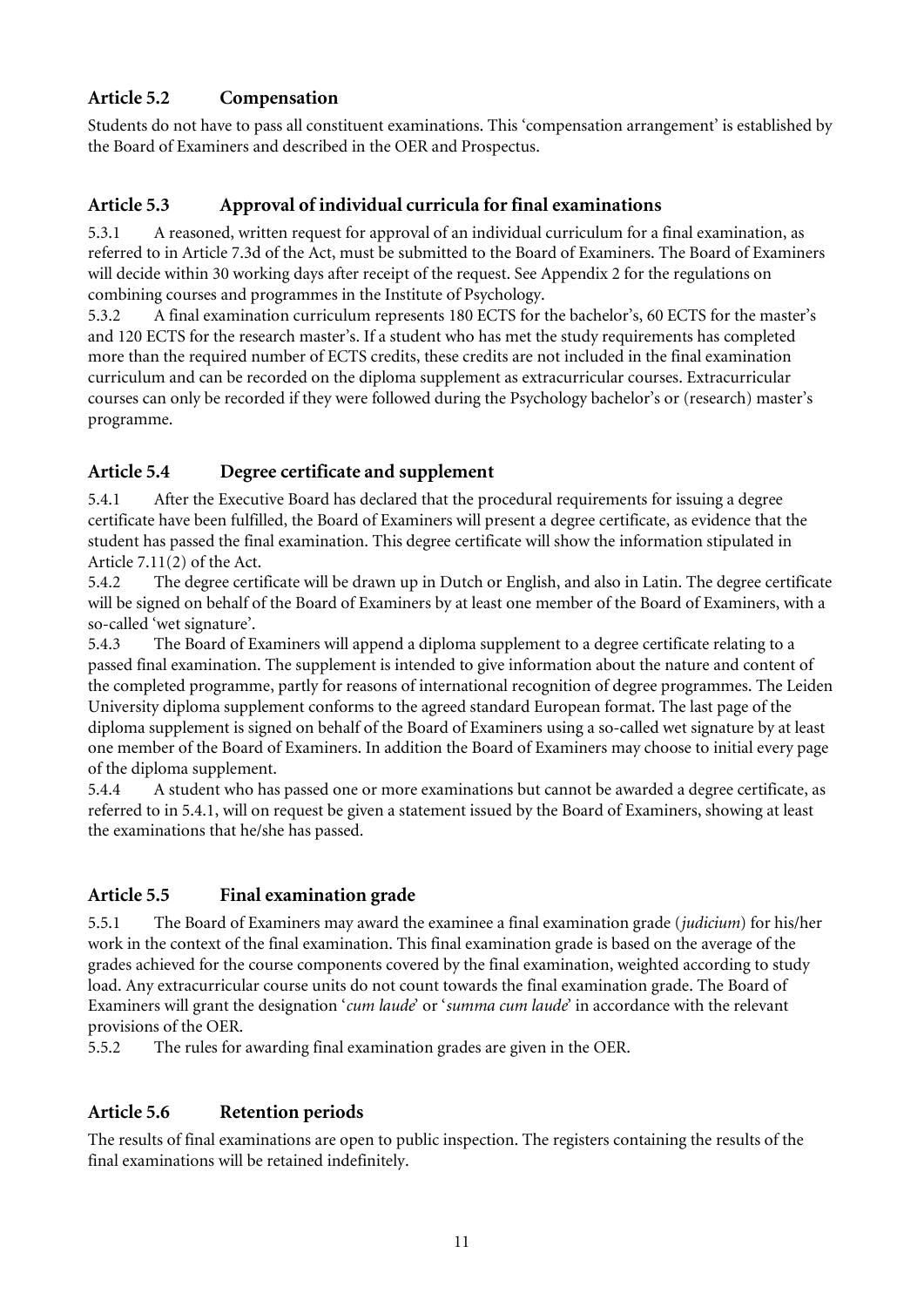### **Article 5.7 Exclusion from the degree programme or some of its components**

5.7.1 If a student, in accordance with Article 7.42 of the Act, has demonstrated by behaviour or remarks that he/she is unfit to practise one or more of the professions for which the programme that he/she is following provides training, or to engage in practical preparation for professional practice, the Board of Examiners will, on request, issue advice to the Executive Board regarding the refusal or termination of that student's enrolment in the programme.

5.7.2 If the student referred to in 5.7.1 is enrolled in another degree programme, and within that programme is following the courses of a specialisation that is similar to or, in terms of the practical preparation for professional practice, is related to the programme for which the enrolment has been terminated pursuant to Article 7.42a(1) of the Act, the Board of Examiners will, on request, issue advice to the Executive Board regarding whether the student can be permitted to follow that specialisation or other components of that degree programme.

5.7.3 The Board of Examiners will issue its advice as referred to in 5.7.1 or 5.7.2 within 10 working days after this request has been made by the Executive Board.

# **Chapter 6 Fraud, irregularity and plagiarism**

### **Article 6.1 Fraud and irregularities**

6.1.1 Irregularities or fraud are understood to include the following:

- unauthorized consultation of smart phones, smart watches or other devices during the examination
- during an examination, using the answers of other students or unauthorised texts that have been brought into the examination room
- modifying submitted examination papers during inspection
- any other form of forgery of documents that gives an incorrect representation of the knowledge at the time of the exam
- showing a fake proof of registration
- unauthorised copying and/or distribution of examination questions
- facilitating fraud, for example by making one's own work available to others
- any other behaviour that is considered by the Board of Examiners to constitute fraud under the regulations established and communicated within the faculty or degree programme
- plagiarism, understood to refer to any action in breach of the Leiden University Code of Conduct on Plagiarism (see Appendix 7).

6.1.2 Students must abide by the rules of conduct, as stipulated in Appendix 6 and in the Leiden University Code of Conduct for Lecturers and Students

(https://www.organisatiegids.universiteitleiden.nl/binaries/content/assets/ul2staff/reglementen/bestuur-enorganisatie/code-of-conduct-on-behaviour-okt-15.pdf) throughout the period of their studies. Failure to do so may lead to disciplinary measures being taken.

#### **Article 6.2 Documents brought into the examination by students**

6.2.1 If a student is permitted to use a text that he/she has personally brought into the examination, this text may not contain any notes.

6.2.2 For the purposes of the previous paragraph, the term 'notes' is not understood to mean:

- underlining, highlighting or marking of the text with a fluorescent marker
- references to articles of law
- references to case law and other literature, provided that this is explicitly permitted for a specific examination
	- marginal notes that have been added by the editor of a compendium of legislative texts

6.2.3 The above paragraphs apply mutatis mutandis to any legislative text brought into the examination by a student.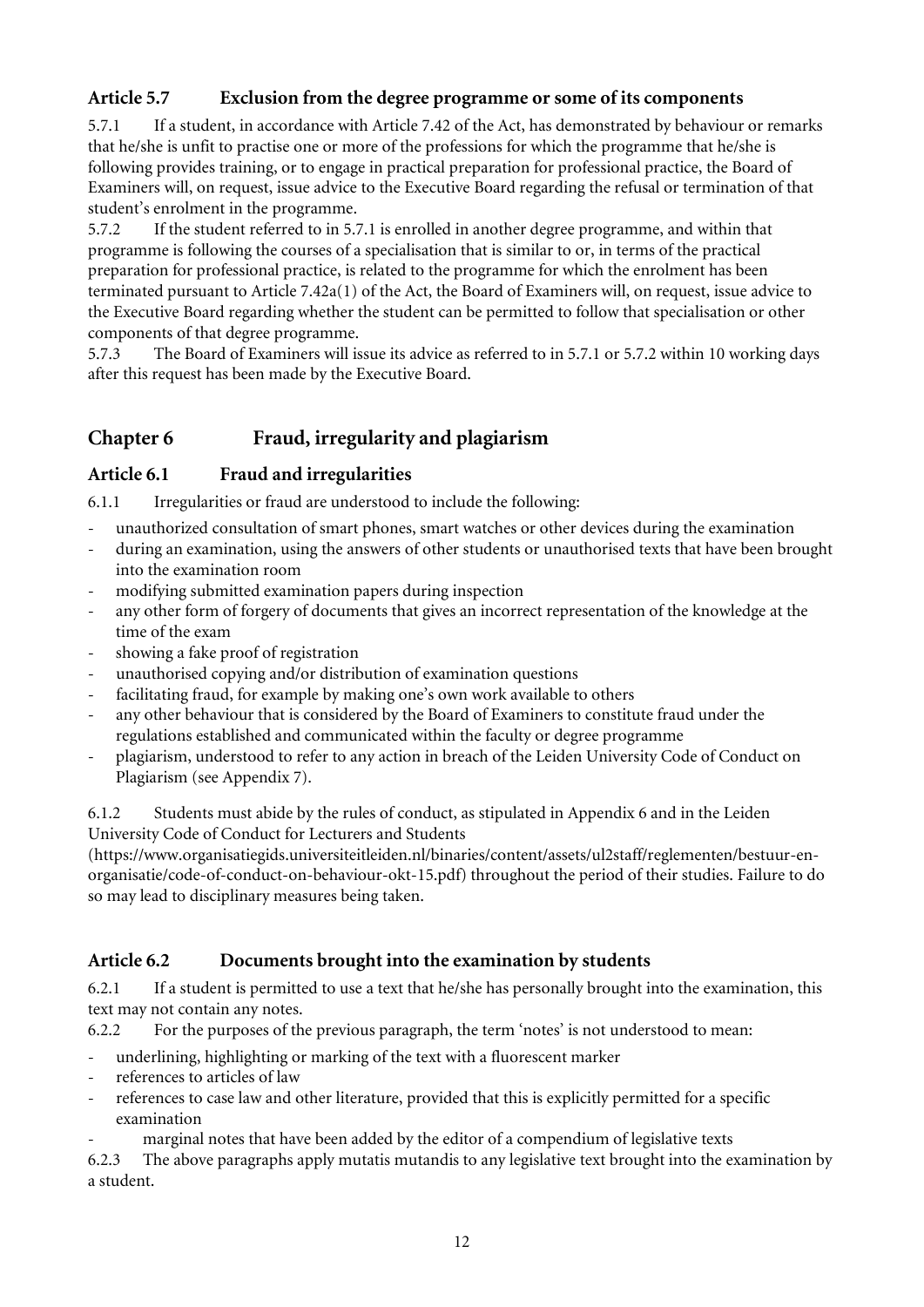### **Article 6.3 Disciplinary measures to be taken by the examinerin the event of irregularities or fraud**

6.3.1 In the event of observation or serious suspicion of any irregularity or fraud during the examination, the examiner will notify the student of this immediately. The student will be permitted to finish the examination. After the examination, the examiner and the student will fill in the official report form. This official report form will be submitted immediately to the Board of Examiners, and the student will also receive a copy. The examiner can confiscate any items in the student's possession that could be relevant in evaluating the irregularity or fraud.

6.3.2 At the examiner's request, a student is obliged to surrender to the examiner any items in his/her possession that could be relevant in evaluating an irregularity or act of fraud, for the purpose of that evaluation. The confiscated items will be returned to the student within a reasonable period of time after the examination.

6.3.3 The examiner will give the items that he/she has confiscated to the Board of Examiners. In the case of notes in a legislative text or other compendium of texts, the availability of aids that the examiner had not permitted (such as a book), and suchlike, the examiner can provide the Board of Examiners with photocopies of the confiscated items, instead of the actual items. In all cases, the examiner can provide the Board of Examiners with an official report of the observed irregularity or fraud, signed by two examiners / invigilators, instead of confiscated items or the said photocopies.

6.3.4 If an invigilator observes an irregularity, act of fraud or disturbance during the examination, he/she must notify the examiner immediately.

6.3.5 The student's name and student number and the nature of the irregularity are recorded on the official report form. The student preferably signs the form as 'seen', below the description of the irregularity.

# **Article 6.4 Sanctions to be imposed by the Board of Examiners in the event of irregularities and fraud**

6.4.1 In the event of observation or serious suspicion of any irregularity or fraud during an examination, the Board of Examiners can interview the examiner, the student, invigilators and others.

6.4.2 The Board of Examiners will decide on the basis of the official report and the findings from the interviews whether a sanction should be imposed and, if so, what the appropriate sanction is. The examination will only be assessed, as referred to in 6.3.1, after the Board of Examiners has reached a decision in which the examination is released for assessment.

6.4.3 Examples of sanctions that can be taken by the Board of Examiners are:

- a. declaring the results of the examination invalid: giving a grade of 1 for the examination; requiring the student to retake the examination with the maximum possible grade being 5.5.
- b. excluding the student from participation in the examination with respect to which the irregularity or fraud was observed for a maximum period of one year;
- c. excluding the student from participation in one or more examinations for a maximum period of one year.
- d. and/or excluding the student from participation in the teaching, examinations and final examination of one or more degree programmes offered by the Faculty for a maximum period of one year.
- e. examinations of another faculty or higher education institution that are passed during the exclusion period, also including essays, papers and theses, cannot be included in the final examination of the degree programme in any way whatsoever.

The Board of Examiners may deviate from the sanctions referred to in 6.4.3a-e if the sanctions referred to are not appropriate for the seriousness of the fraudulent act and the weight of the study component for the final grade of the course.

If the decision is made to impose a sanction and the student has previously committed fraud, this circumstance can also be taken into consideration.

The programme will retain a note of the santion in the student's file until the student's enrolment in the programme has ended.

6.4.4 In case of serious fraud, the Executive Board can, on the proposal of the Board of Examiners,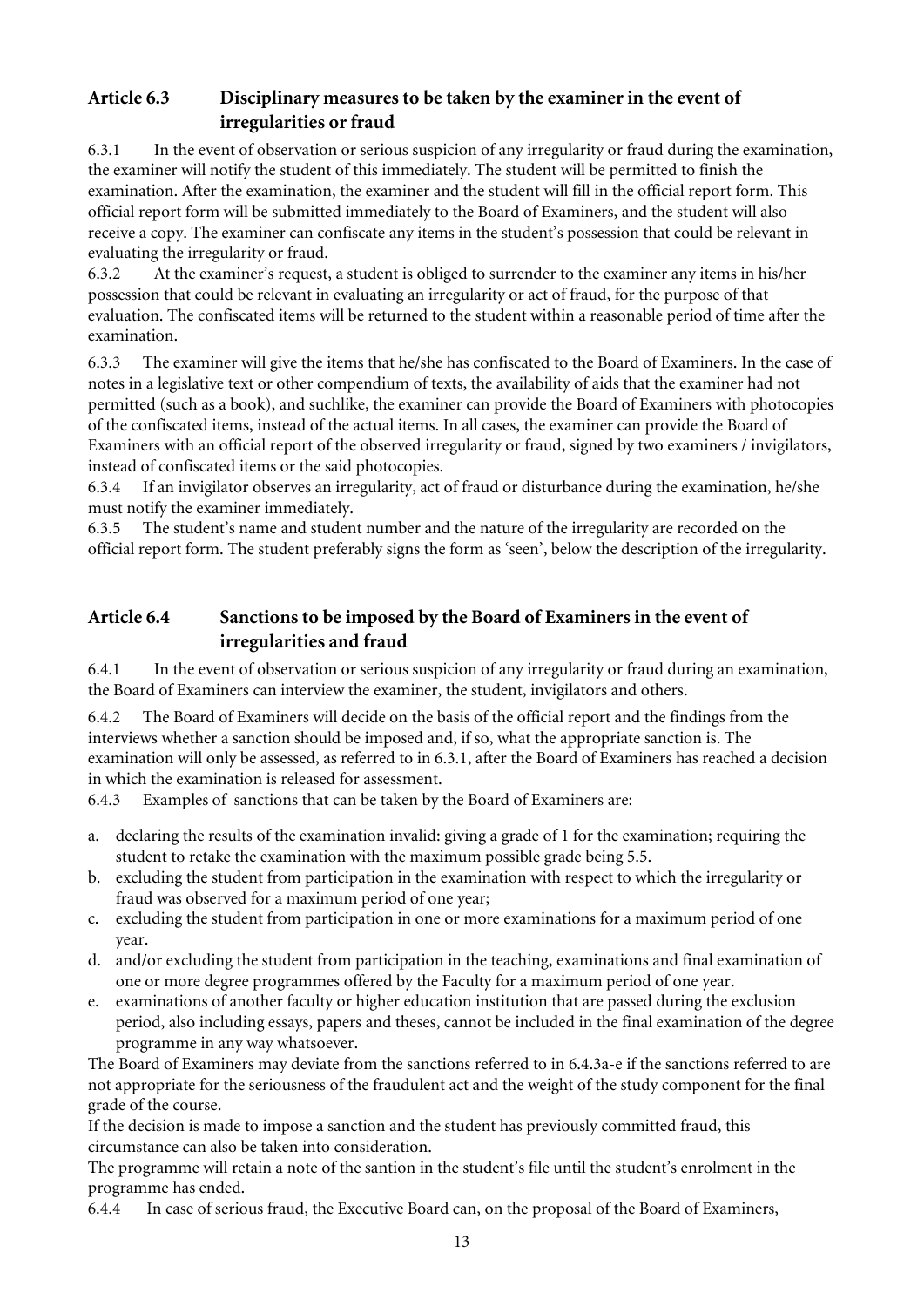definitively terminate the student's enrolment in the programme in accordance with Article 7.42(3) of the Act.

6.4.5 The examination assignments are subject to copyright. This means that students are prohibited from taking the examination questions away with them, or copying or in any other way reproducing and transferring the examination questions, in whole or in part, without the explicit permission of the responsible lecturers. The Board of Examiners can deal with such a violation in the same way as fraud.

### **Article 6.5 Procedure in case of plagiarism and accompanying disciplinary measures**

6.5.1 If the examiner suspects plagiarism or facilitation of plagiarism in a essay, paper, thesis or (research) assignment, he/she documents this on the basis of evidence. The examiner informs the course coordinator about this suspicion of plagiarism and sends the evidence to him/her.

6.5.2 The examiner discusses the suspicion of plagiarism with the course coordinator. If they both share the opinion that plagiarism may have taken place, the student will be notified of this in writing/by e-mail. The evidence is enclosed or attached. The student is given the opportunity to respond in a meeting with the examiner and/or coordinator or by e-mail. Oral discussions with the student are always followed by an e-mail confirming what was said. This exchange of e-mails is archived. The student is also informed of the further procedure.

6.5.3 If the the coordinator has no more suspicion after receiving the student's response, the procedure is terminated.

6.5.4 If the coordinator still has a suspicion of plagiarism after receiving the student's respons, the Board of Examiners is informed. In addition all evidence and e-mail exchanges are submitted to the Board of Examiners. The student is notified of the fact that the Board of Examiners has been informed of the suspicion of plagiarism.

6.5.5 In the event of suspicion of plagiarism or the facilitation of plagiarism, the Board of Examiners may hear the examiner, the lecturer, the student and others.

6.5.6 The measures that the Board of Examiners may impose include the following:

a. giving an official warning and including this in the student file;

b. declaring the essay, paper, thesis or research assignment to be invalid, with a possibility of retaking it during the current course. In this case, points can be deducted from the partial grade or final grade or a maximum is set to the partial or final grade, depending on the seriousness of the plagiarism;

c. giving the completed work a grade of 1, without the possibility of retaking it during the current course;

d. and/or exclusion from taking part in writing an essay, paper, thesis or research assignment with respect to which plagiarism was ascertained, for a period of maximum one year; during this period of exclusion, any essay, paper, thesis or research assignment similar to that for which plagiarism was ascertained that is completed by the student at another faculty or institution of higher education cannot in any case be included in the student's curriculum;

e. and/or exclusion from taking part in one or more examinations for a period of a maximum of one year, and/or exclusion from taking part in courses, examinations or final examinations in one or more degree programmes offered by the Faculty for a period of maximum one year. Courses successfully completed by the student during this period of exclusion at another faculty or institution of higher education cannot in any way be included in the student's curriculum;

f. in the case of serious fraud, the Executive Board may, on the proposal of the Board of Examiners, definitively terminate the student's enrolment in the degree programme, in accordance with Article 7.42(3) of the Act.

6.5.7 The Board of Examiners informs the student, examiner and/or coordinator in writing of the results of its investigation and the disciplinary measures it has taken.

6.5.8 All evidence of the plagiarism, the results of the investigation, and the disciplinary measures imposed are archived by the Board of Examiners. The disciplinary measure is included in the student's file.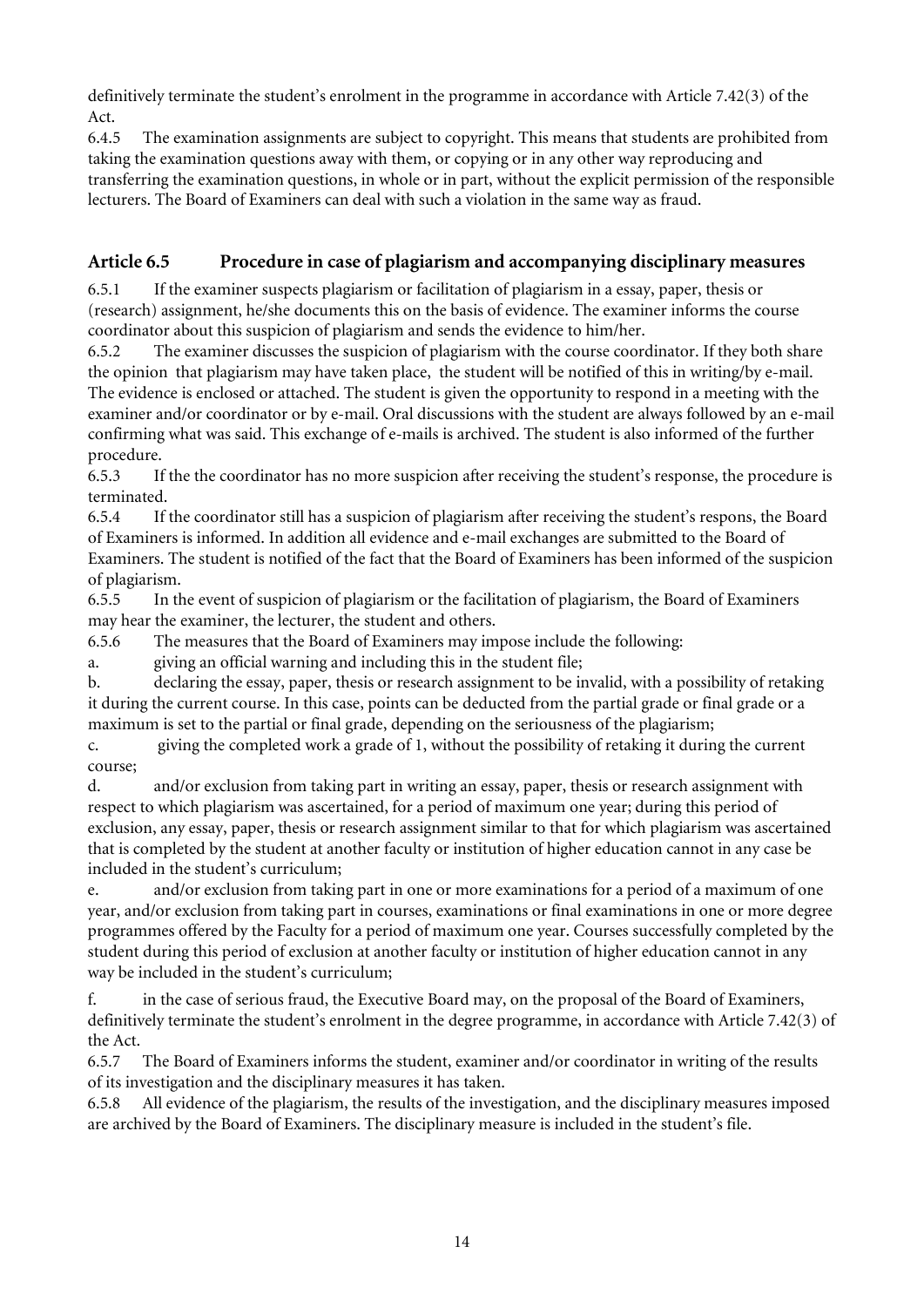# **Article 6.6 Irregularities prior to or during an examination**

The Board of Examiners may, in case of reasonable suspicion of irregularities or fraud prior to or during an examination and if it is impossible to ascertain which students are guilty, declare the relevant examination to be invalid for all students. In such cases the examination will have to be retaken. The Board of Examiners sets a new date for the examination as soon as possible. Irregularities in this case may include technical faults, for example in digital examinations, by reason of which the Board of Examiners can declare the examination invalid for all students.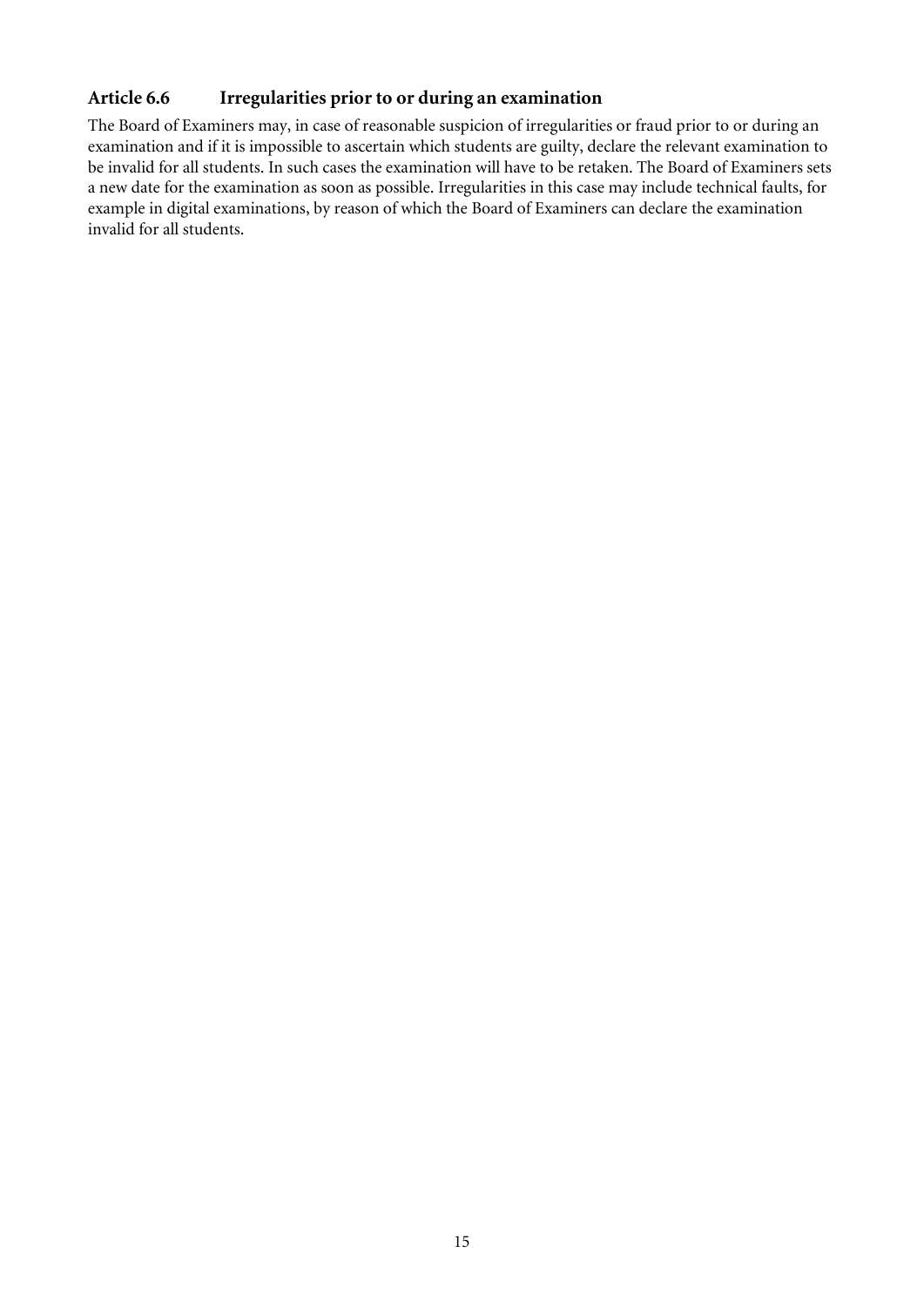# **Chapter 7 The Binding Study Advice in the first year**

# **Article 7.1 Student file**

7.1.1 The Board of Examiners maintains a file on every student who is enrolled in the programme.

7.1.2 This file includes a description of the student's personal circumstances, as referred to in Article 7.8b(3) of the Act, and, if applicable, the study plan adapted to these personal circumstances, which the student has formulated in consultation with the study advisor.

7.1.3 All students have the right to inspect their personal file, as referred to in 7.1.1, and, if they so wish, to have their objections to its contents included in the file.

# **Article 7.2 The advice**

The Board of Examiners issues the advice on behalf of the Faculty Board, with due observance of the provisions of the Leiden University Regulations on the Binding Study Advice<sup>[1](#page-15-0)</sup>. Additional rules apply for the Psychology programme. For the Binding Study Advice (hereafter: BSA), students receive a negative BSA if they have obtained fewer than 45 credits and/or have not passed any of the three Research Methods and Statistics (*Methoden en Technieken*) courses during the first year of enrolment (before 15 August) in the firstyear (*propaedeuse*) stage of the programme.

# **Chapter 8 Complaints and appeals**

# **Article 8.1 Lodging a complaint or appeal**

8.1.1 A student can lodge a complaint or administrative appeal, as referred to in Article 7.61(1) of the Act, regarding a decision taken by the Board of Examiners or by one or more of the examiners appointed by this Board, with the Examination Appeals Board. See the website for more information.

8.1.2 The time limit for lodging a written administrative appeal, as referred to in 8.1.1, is six weeks after the written notification of the decision that is the subject of the administrative appeal.

### **Article 8.2 Handling of complaints**

Complaints are handled in accordance with the current procedures laid down in the Regulations relating to the Ombudsperson, the Regulation on Other Complaints, the Regulations of the Examination Appeals Board and the General Administrative Law Act (*Awb*).

### **Article 8.3 Handling of appeals**

Administrative appeals are handled in accordance with the current procedures. These are laid down in the Regulations of the Examination Appeals Board and the Student Charter.

# **Chapter 9 Annual report**

#### **Article 9.1 Reporting**

-

9.1.1 Each year, the Board of Examiners will produce a report of its activities, and will submit this report to the Faculty Board.

9.1.2 The report will comply with the requirements set by the Executive Board and will in any case contain the most important decisions of the Board of Examiners and a description of how the Board of Examiners has fulfilled its duty with respect to the quality assurance of examinations, as referred to in Article 4.2.

<span id="page-15-0"></span><sup>1</sup> <http://www.reglementen.leidenuniv.nl/onderwijs-onderzoek/regeling-bindend-studieadvies.html>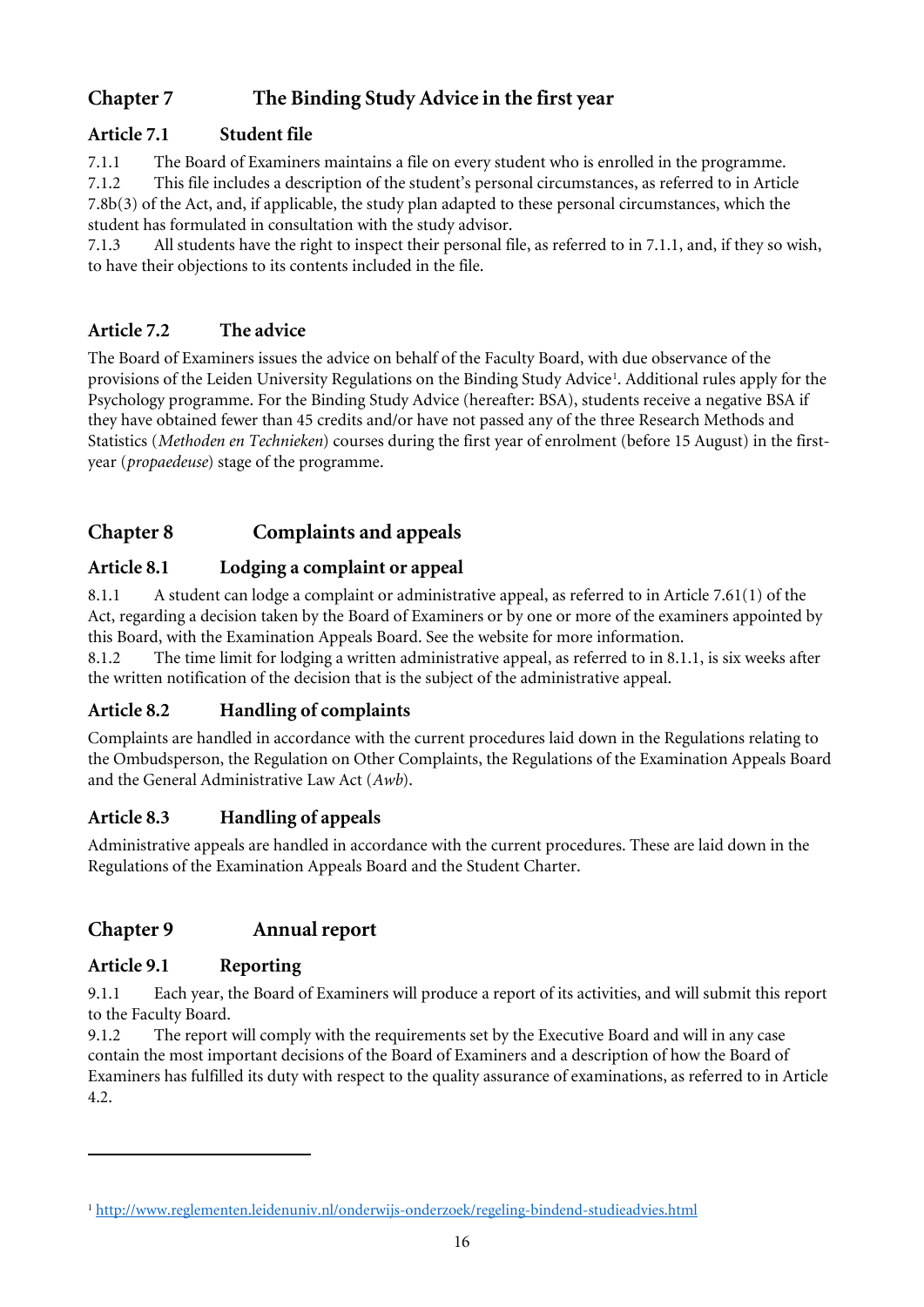# **Chapter 10 Final provisions**

### **Article 10.1 Exceptional circumstances**

10.1.1 All cases for which these Rules and Regulations do not provide will be decided by the Board of Examiners.

10.1.2 If, in exceptional cases, the strict application of the provisions of these Rules and Regulations would result in evident unfairness, the Board of Examiners is authorised to reach an alternative decision.

### **Article 10.2 Changes**

10.2.1 If changes to these Rules and Regulations relate to the current academic year, or have serious consequences for students who were already enrolled in the programme, every possible effort will be made to prevent harm to the interests of the students concerned.

### **Article 10.3 Effective date**

These Rules and Regulations will enter into effect on 1 September 2020.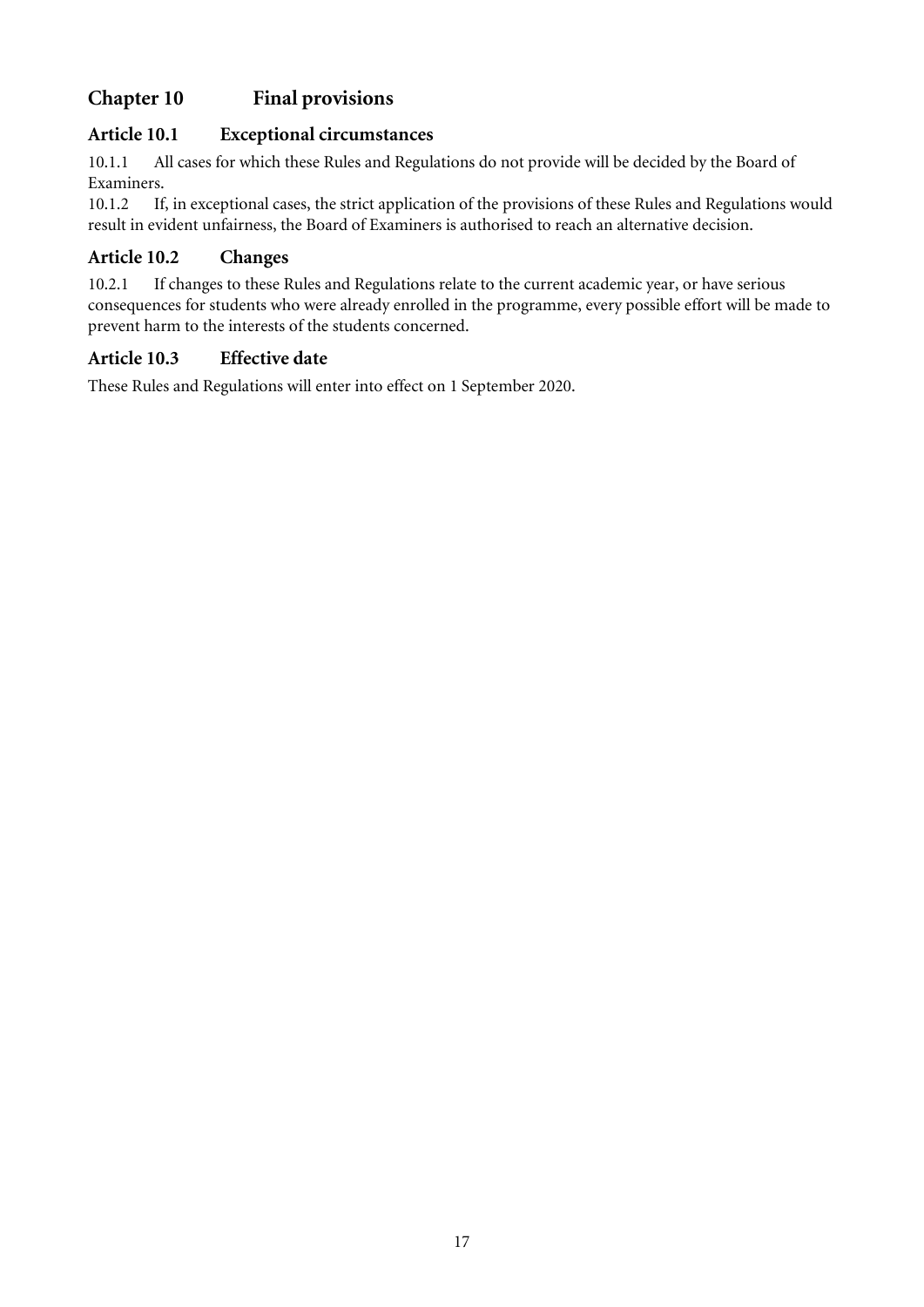### **APPENDIX 1 - REGULATIONS ON GRADE CALCULATION FOR BACHELOR'S COURSES 2020-2021**

Weighting, rounding off, compensation, resits:

#### *Weighting of assessment components:*

In propaedeuse courses\*):

The grade per course comprises two constituent grades: the first assessment component (the written examination), which counts for 70%, and the second assessment component (which may comprise multiple sub-components), which counts for 30%.

In compulsory second-year courses and specialisation courses\*\*):

The grade per course comprises two constituent grades: the first assessment component (the written examination) and the second assessment component (which may comprise multiple sub-components). The weighting of the constituent grades varies per course and is indicated per course in the Prospectus.

In electives:

The grade per course consists of one single grade.

\*) With the exception of the course 'Academic Skills Tutorial' (AST)

\*\*) With the exception of the courses 'Perspective on Career Planning' (POCP) and 'Interpersonal Professional Skills' (IPS)

#### *Rounding:*

To calculate the final grade, uSis uses the two constituent grades ( $x\%$  written examination; 100- $x\%$  second assessment component), both rounded to one decimal place. The final grade will be rounded to whole and half numbers, unless this would result in a final grade of 5.5. The current rule for a final grade between 5 and 6 remains in force: a calculated final grade of 5.5 or higher will be rounded up to 6.0.

#### *Compensation between constituent grades:*

Students can compensate for a (slight) fail in one assessment component with a higher grade in another assessment component. The Board of Examiners of the Institute of Psychology has determined that a constituent grade that is no lower than 5.0 can be compensated by a grade for another assessment component.

#### *Resits:*

Resits are not permitted if the final grade is 5.5 or higher. The other rules relating to resits are as follows:

- A resit must always be taken if the grade for an assessment component is lower than 5.0.
- A resit may not be taken if the grade for an assessment component is 5.5 or higher.
- A resit may be taken if the grade for an assessment component is equal to or greater than 5.0 but lower than 5.5, if:
	- the final grade (with the weighted average of  $x\frac{\cancel{0}}{100-x\%}$ ) is not equal to or greater than 5.5, OR
	- if the grade for the other assessment component has not been published at the time at which the student must register to resit the assessment component. When, before the resit, it appears that the partial grade is 5.5 or higher, it is not permitted to take the resit.

The highest grade applies after a resit: if the resit results in a lower grade than the first grade for this assessment component, this first grade will remain in place in uSis.

One examination and one resit will be offered per academic year.

The opportunity to resit the second assessment component must be stated clearly in the course description in the Prospectus. This will also be offered once per academic year: either during or after the block, i.e. in the resit period for the block concerned (therefore not both!).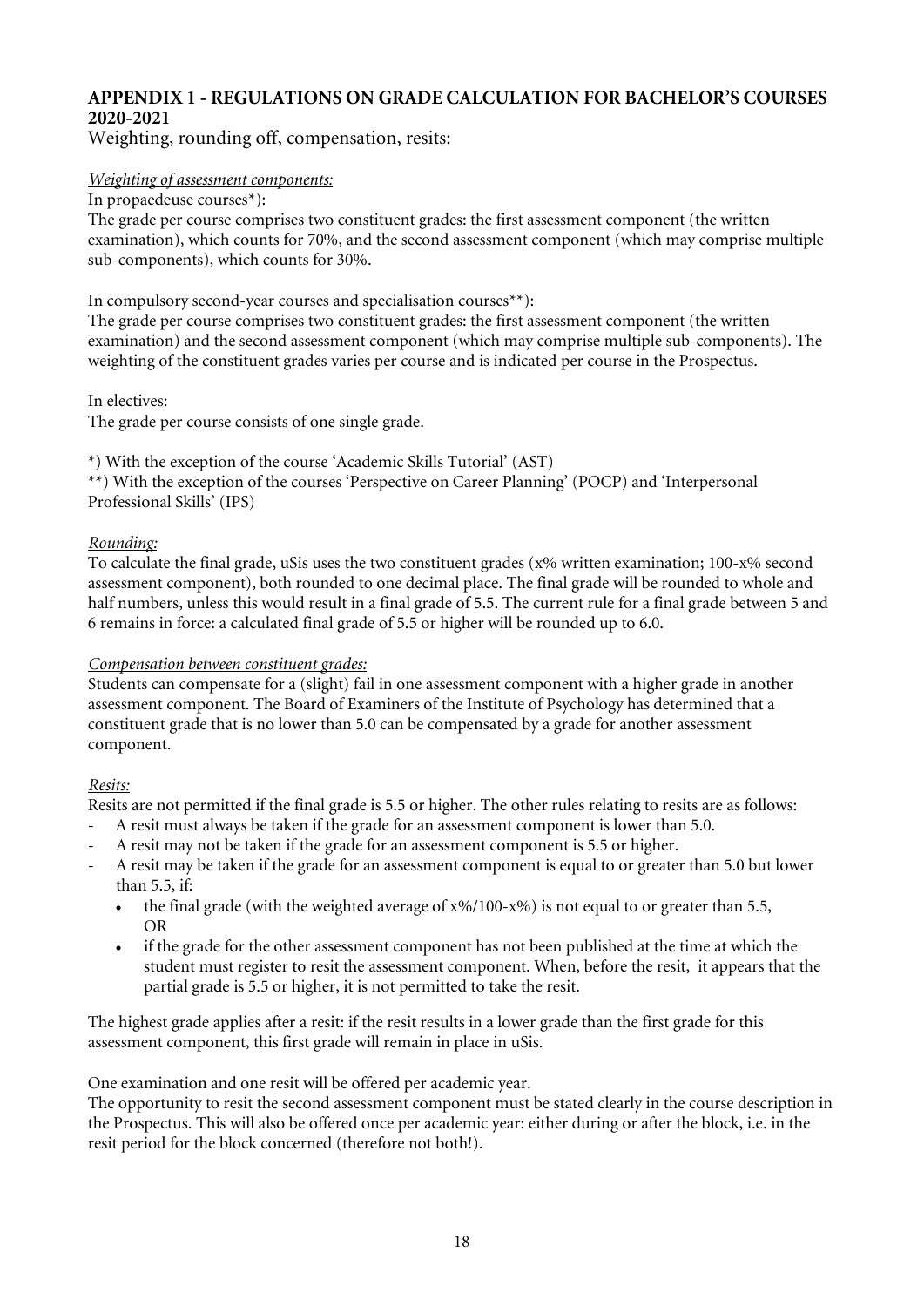#### **Compulsory attendance of (online) work group sessions:**

#### **a. Attendance**

Students are not offered any opportunity to catch up or compensate for missed (online) work group sessions during the current course. However, students still need to catch up on the material covered in any missed (online) work group sessions in order to attain the learning outcomes of the course. The work group tutor can set an alternative assignment for this. Students who attend less than 75% of the compulsory work group sessions, regardless of the reason for absence\*, must follow the whole series of work group sessions again the next time the course is offered. Higher attendance requirements apply for the AST, IPS and POCP courses; these are specified per course in the Prospectus.

\*) In the event of structural personal circumstances, students must contact the study advisor and not the work group tutor.

#### **b. Compulsory assessment components**

The constituent grade for the second assessment component is determined on the basis of the assessment of all compulsory assessment components (assignments, tests, presentations, participation in debates, etc.) that are stated in the course description in the Prospectus and that are completed within the duration of the course.

Absence from the (online) work group sessions does not absolve students from the requirement to complete the aforementioned assessment components.

#### **c. Grade calculation**

Students whose attendance has been unsatisfactory will receive a constituent grade of 1 for the second assessment component, regardless of the grade given for the compulsory assessment components.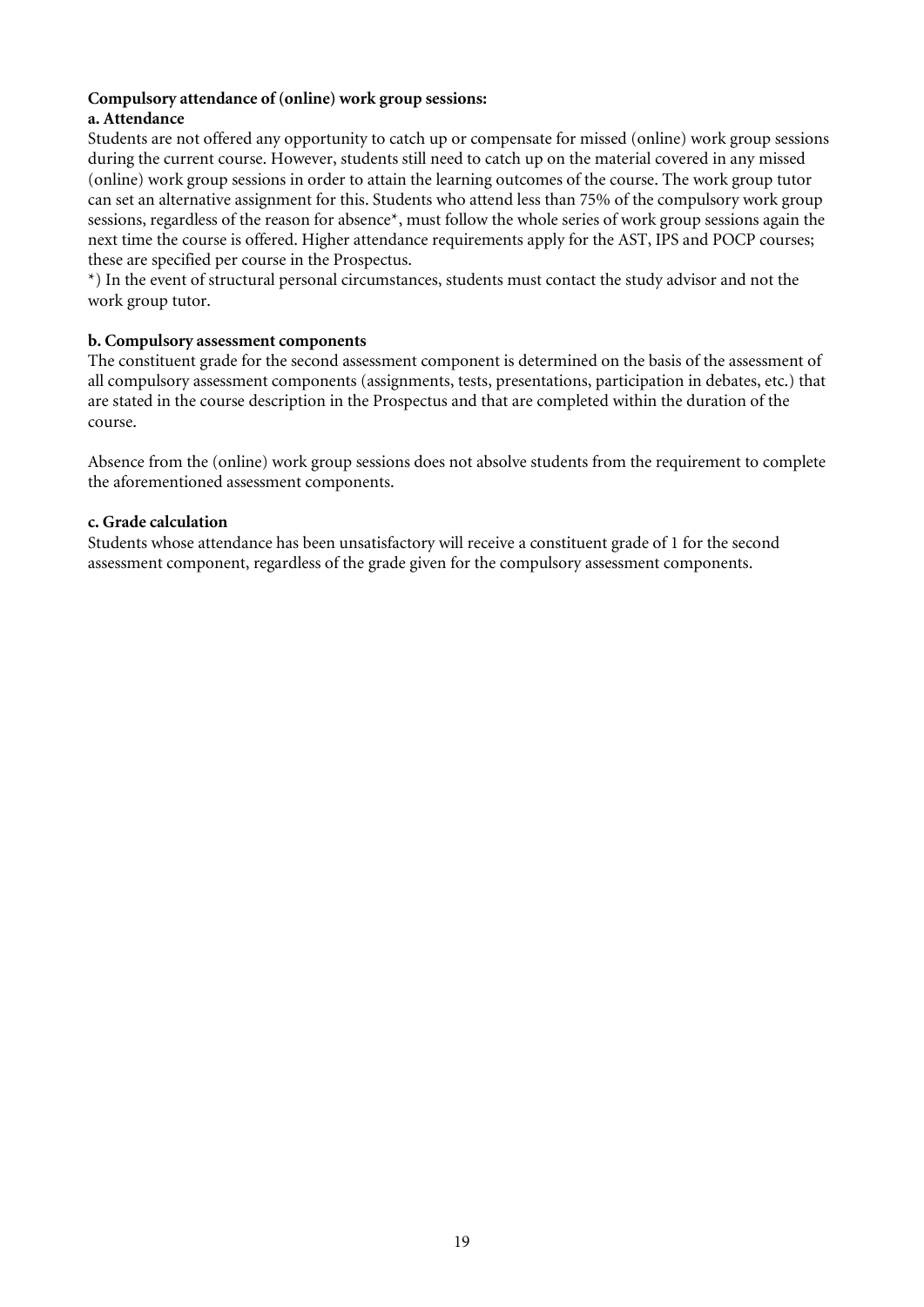#### **APPENDIX 2 - REGULATIONS ON COMBINING COURSES AND PROGRAMMES IN THE INSTITUTE OF PSYCHOLOGY**

#### *1* **Following more courses than 60 ECTS or 120 ECTS in the Psychology master's programmes.**

#### *1.1. A student chooses more electives than required.*

No permission is required for this. All courses will be listed on the diploma supplement. Electives from the bachelor's programme that are followed during the master's programme will be listed as extracurricular electives (e.g. in order to qualify for postgraduate training as a health psychologist or psychotherapist). These extracurricular courses do not count towards the 60 ECTS or 120 ECTS for the programme. They do not count towards the final examination grade (*judicium*) for the degree.

*1.2. A master's student on the one-year programme wants to choose a course from the research master's programme.*

The application procedure for this is as follows: the master's student must notify his/her mentor, and the mentor will consult the relevant lecturer from the research master's programme. The master's student then submits a reasoned request to the coordinator of the research master's programme. This request must be accompanied by a written recommendation from the mentor, the written agreement of the lecturer, a list of the student's grades for the bachelor's programme and, if applicable, an overview of the student's results so far in the master's courses.

*1.3. A research master's student wants to follow a compulsory course from the one-year master's programme in a related[2](#page-19-0) specialisation.*

This is permitted, as long as there is room on the course and no overlap. With the research master's track in Clinical and Health Psychology, this is offered as a standard option to ensure that research master's students can meet the requirements for postgraduate training as a health psychologist. Students can always follow electives from the one-year master's programme.

*1.4. A research master's student wants to do an extra internship.*

This is only permitted for research master's students following the Clinical and Health Psychology and Developmental Psychology tracks who want to do a clinical practice internship in addition to a research internship.

*1.5. A master's student on the one-year programme wants to follow extra compulsory courses from another specialisation.*

•The student may be granted permission to follow the compulsory courses from another specialisation after two semesters of study.

•For this, the student needs to have passed the required specialisation course in the Leiden University bachelor's programme in Psychology. Otherwise , permission from the master's programme study advisor is required.

•The student can only receive permission to follow extra compulsory courses: permission will not be granted to write two theses or do two internships.

•The student must request permission from the master's programme study advisor before 15 June for courses in the first semester and before 1 December for courses in the second semester.

Only the first specialisation will be stated on the degree certificate and diploma supplement, together with the extra courses that the student has passed.

Social and Organisational Psychology & idem

j

<span id="page-19-0"></span><sup>2</sup> Developmental Psychology & Child and Adolescent Psychology/School Psychology

Clinical and Health Psychology & Clinical Psychology/Health Psychology

Cognitive Neuroscience & Applied Cognitive Psychology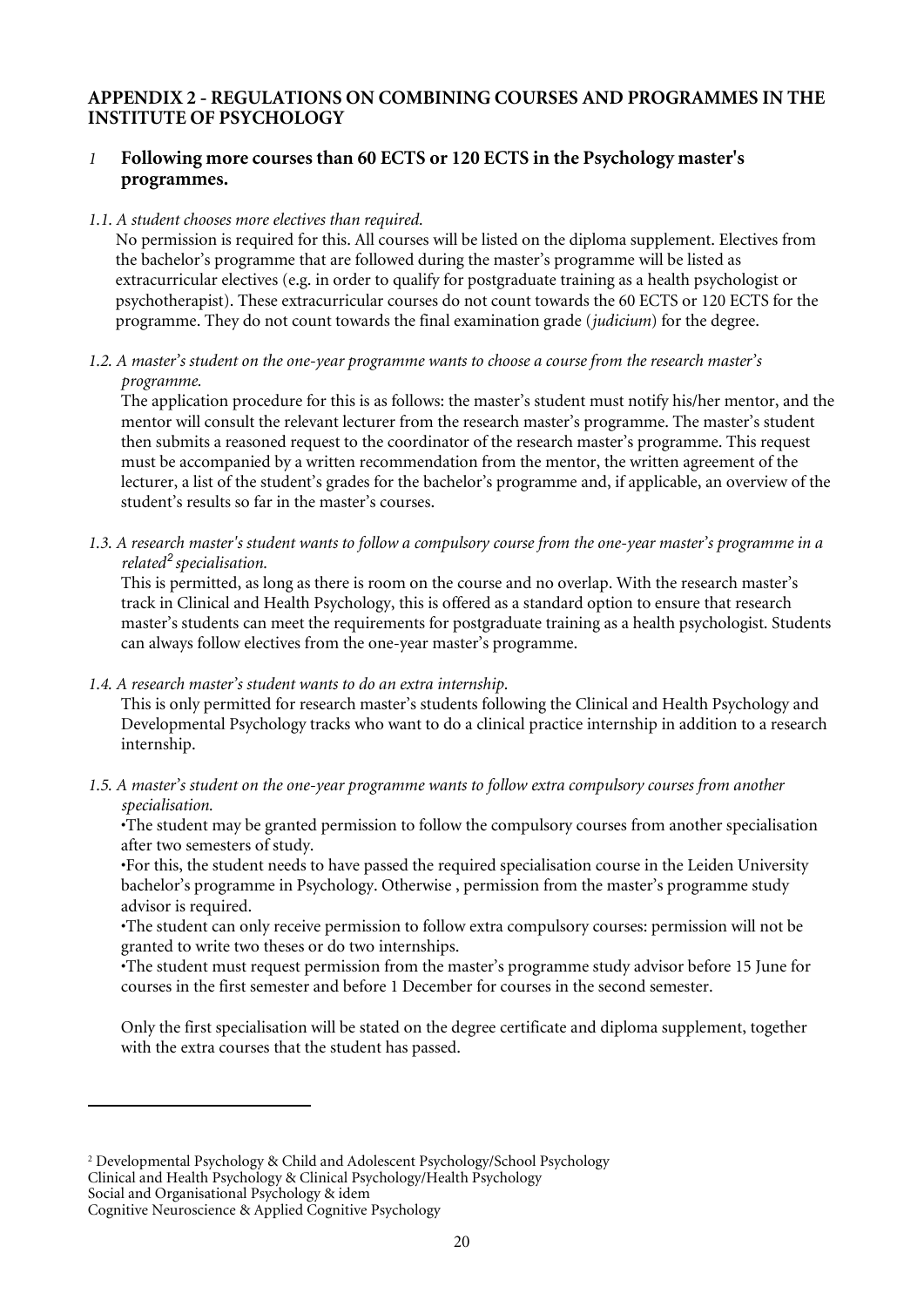#### **2 Combining courses of master's specialisations and programmes**

#### **A. A student who has already graduated with a master's degree in Psychology**

*2.1 A graduate with an MSc Psychology from Leiden University then wants to follow compulsory courses from another master's specialisation, but has not followed the compulsory specialisation course from the bachelor's programme.*

The student must follow the specialisation course before following the master's programme courses. The student will not receive a second degree certificate, but will receive a certificate listing the courses he/she has passed, together with the grades.

*2.2 A graduate with an MSc Psychology (Research) from Leiden University then wants to do the one-year master's programme.*

This is only permitted if the student wishes to follow an unrelated master's specialisation. The student will then receive a degree certificate for both specialisations (MSc Psychology and MSc Psychology (Research)). As these are two separate programmes, a second admission procedure is required, unless the student has a bachelor's degree in Psychology from Leiden University. The student will receive two degree certificates. If the student wishes to follow courses from a related specialisation, he/she will not receive a degree certificate for this, but a certificate listing the courses he/she has passed.

*2.3 A graduate with an MSc Psychology from Leiden University then wants to do the two-year master's programme MSc Psychology (Research).*

This is only permitted if it is an unrelated master's specialisation. The student will receive a degree certificate for both specialisations (MSc Psychology and MSc Psychology (Research)). As the second programme is a selective one, an admission procedure is always required. The student will receive two degree certificates.

#### **B. A student who has not yet graduated**

*2.4 A research master's student wants to follow a specialisation from the one-year master's programme at the same time.*

The student will receive one degree certificate for MSc Psychology (research), which lists all the courses he/she has passed, together with the grades, unless it is an unrelated specialisation, in which case the student will receive two degree certificates.

The compulsory courses from the one-year master's programme can count as electives for the research master's programme. To qualify for two degree certificates, the student must be enrolled in both programmes while following the courses.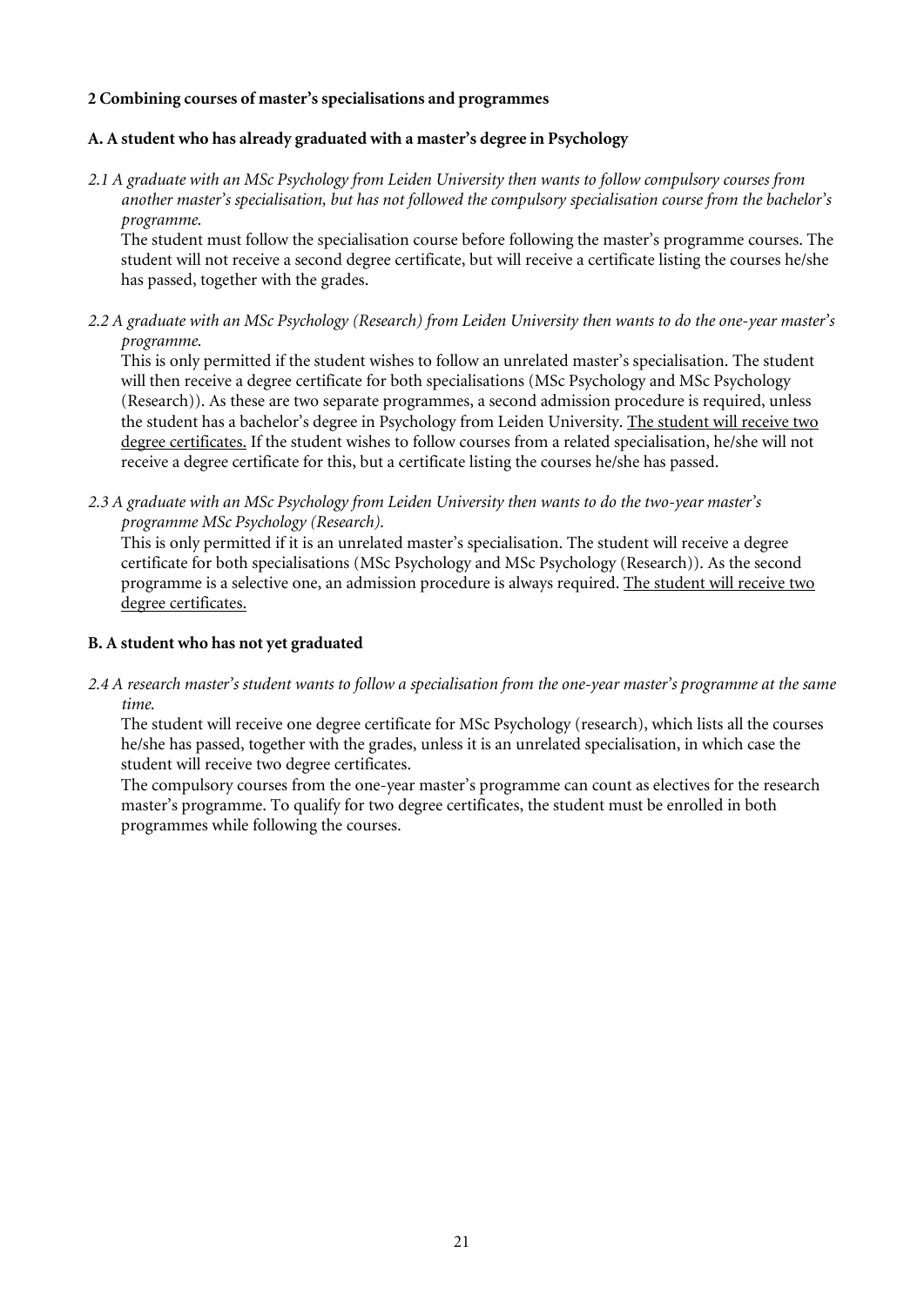### **APPENDIX 3 - REGULATIONS ON GRADE CALCULATION FOR MASTER'S COURSES**

- 1) Written examinations will be held at times that have been set by or on behalf of the Board of Examiners at least one month in advance.
- 2) If an examination grade consists of a combination of partial grades (constituent grades), the rounding off rules below only apply to the final grade. This means that in calculating the final grade the actual constituent grades are used.
- 3) Candidates have passed an examination if they have been awarded a grade of 5.50 or higher. The programme awards only whole or half numbers as grades for course components, with the exception of 5.5: this grade is never awarded. The following rules apply for awarding a 5 or a 6:
	- a grade higher than or equal to 4.75 and lower than 5.50 is rounded to 5
	- a grade higher than or equal to 5.50 and lower than 6.25 is rounded to 6

For example: 5.71 becomes 6; 5.55 becomes 6; 5.499 becomes 5.

- 4) Rounding between the remaining whole and half numbers is as follows:
	- a grade lower than .25 is rounded down,
	- a grade of .25 or higher and lower than .75 is rounded to .5,
	- a grade of .75 or higher is rounded up.

Example: 6.24 becomes 6; 7.75 becomes 8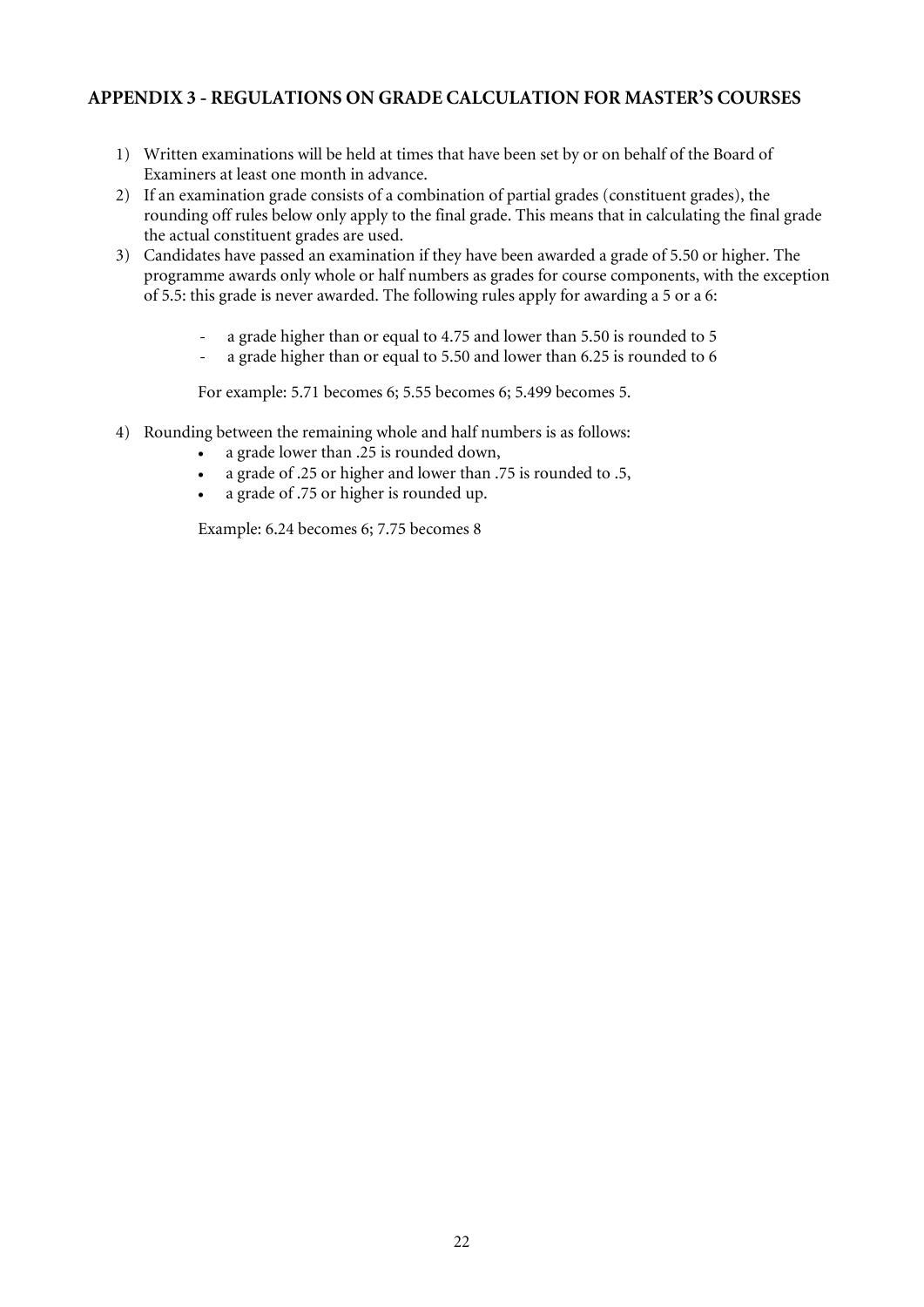#### **APPENDIX 4 - MASTER'S THESIS: STRUCTURE OF THE UNIVERSITY'S SUPERVISION AND PROCEDURE FOR A (REPEATED) FAIL**

#### **1. Structure of the University's supervision**

The supervision that a student receives from the University when writing the master's thesis includes at least five feedback sessions. These sessions relate to the (interim) products submitted by the student:

- 1. Introduction
- 2. Method

3. *Research proposal, accompanied by a realistic time schedule; after approval has been given by the first (University) examiner, the second (University) examiner (second reader) is consulted.*

- 4. Results
- 5. Discussion

6. *Draft version* of master's thesis; *after approval has been given by the first examiner, the second examiner is consulted.*

The first examiner and the student must make agreements at the start of the master's thesis process about these feedback sessions. They must also agree on deadlines for the submission of interim and final products. These agreements must be set down in writing.

The examiner and the student will give attention to the student's time schedule during their meetings. The examiner will check whether the student is keeping up with the time schedule and will ensure that the student takes any necessary steps to catch up with or change the time schedule.

If there is a supervisor from outside the University (e.g. from the institution where the research is being conducted), he/she will have an advisory role in the assessment of the final version of the master's thesis. The examiner will determine the final grade on the basis of the University's own criteria, and after consultation with a second examiner. The assessment criteria have been agreed programme-wide, and are available in digital format on the website. The examiners (including the external supervisor, if applicable) will use an assessment form and follow an assessment procedure for the assessment.

#### **2. Procedure in the event of a (repeated) fail**

#### *With regard to the research proposal:*

- The research proposal will only be passed on to the second examiner after it has been approved by the first examiner.

- If the research proposal remains unsatisfactory in the view of the first examiner after two feedback sessions, the first examiner must inform the thesis coordinator of the master's specialisation concerned. The student will then be given a deadline to submit a satisfactory research proposal. In this case, the examiner will state *in writing* the minimum that must be changed to make the proposal satisfactory.

- If the research proposal is still unsatisfactory after the deadline, the thesis coordinator can decide that the student must start a new thesis with a new examiner.

- In cases where the research proposal is considered satisfactory by the first examiner but unsatisfactory by the second examiner, the examiners are advised to try to reach a mutual solution, if necessary with the intervention of the coordinator or a third examiner.

- In all cases, in addition to feedback on the content, a qualitative assessment will be made (in terms of satisfactory, good or excellent) and set down in writing at the time of approval of the research design. This interim grade is based on a (small) part of the total product, and offers no guarantee for a specific final grade.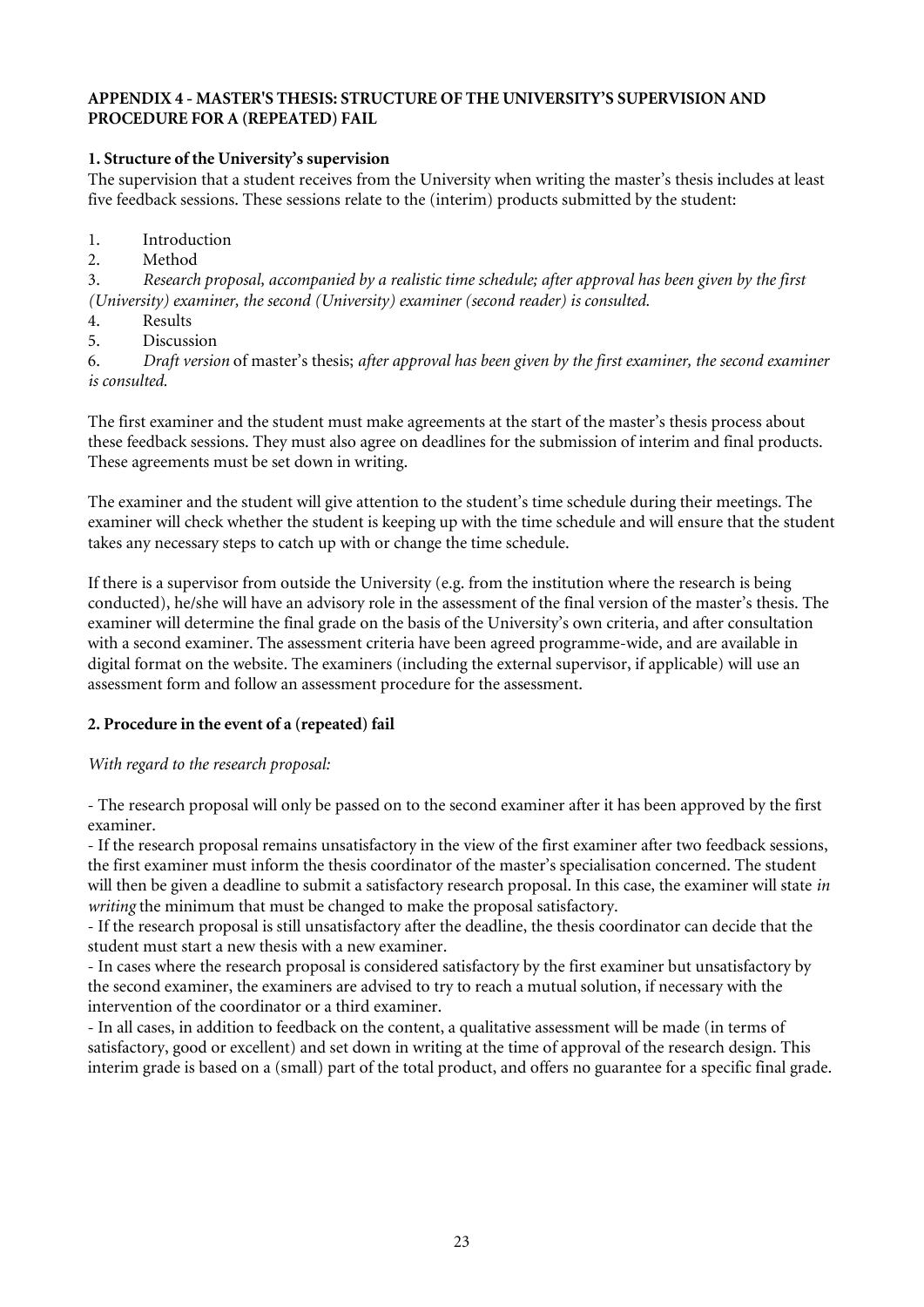#### *With regard to the final product:*

- The final product will only be passed on to the second examiner after it has been approved by the first examiner.

- If the final product remains unsatisfactory in the view of the first examiner after two feedback sessions, the first examiner must inform the thesis coordinator of the master's specialisation concerned. The student will then be given a deadline to submit a satisfactory final product (rewrite). In this case, the examiner will state *in writing* the minimum that must be changed to make the final product satisfactory. The grade for the rewrite will be a maximum of 6.

- If the final product remains unsatisfactory after the deadline, the thesis coordinator can decide that the student must start a new thesis with a new examiner.

- If there are grounds that lead the examiner to believe that the student will be unlikely to pass if he/she makes a new attempt, the examiner will discuss how to proceed from there with the thesis coordinator concerned.

- In cases where the final product is considered satisfactory by the first examiner but unsatisfactory by the second examiner, the examiners are advised to try reach a mutual solution, if necessary with the intervention of the Board of Examiners.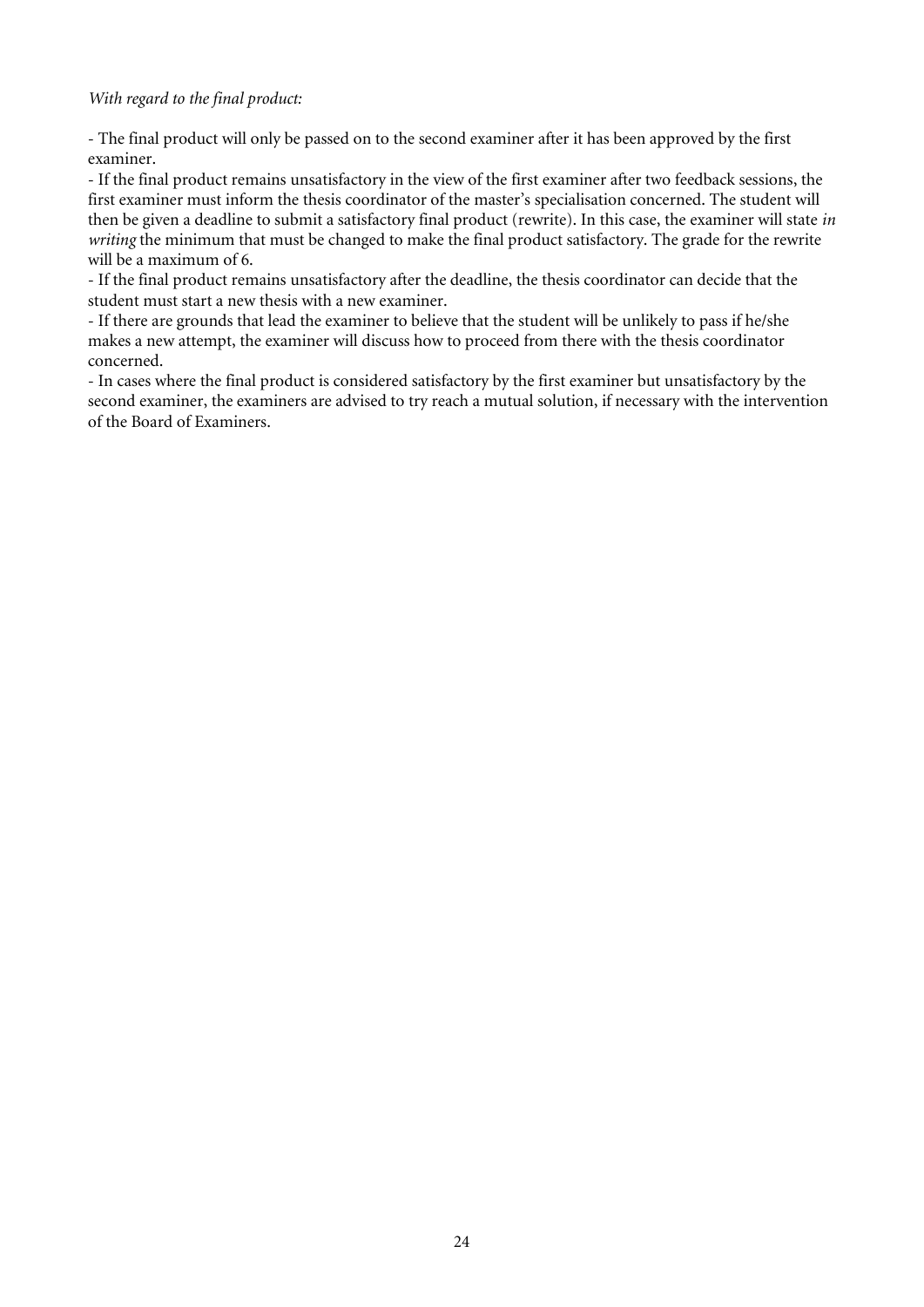#### **APPENDIX 5 – MASTER'S STUDENT INTERNSHIP: STRUCTURE OF SUPERVISION AND PROCEDURE IN THE EVENT OF (REPEATED) UNSATISFACTORY RESULTS**

#### **1. Structure of Supervision**

The academic supervisor will be a member of the Institute of Psychology of Leiden University who is authorised to oversee testing. He or she is responsible for supervising, assessing and marking the internship. The supervision of the internship consists of overseeing proper compliance with the procedure to be followed. The day-to-day supervision within the framework of the internship will be carried out by an employee of the institution where the internship takes place; this person is designated as a 'field supervisor'. A field supervisor (day-to-day supervisor) and an academic supervisor (the person who has ultimate responsibility and who assesses the internship) must also be appointed when the internship takes place internally within the university.

Before the internship begins, the intern, the academic supervisor and the field supervisor will all sign an internship contract which specifies:

- The start and end dates of the internship period and the number of hours to be worked per week, taking into consideration that the formal internship period must correspond with the number of ECs stated in the programme. The intern and field supervisor may agree to a longer internship period, but the academic supervision, assessment and marking will be based only on the formal internship period.
- The intern's work-related activities during the formal internship period. The academic supervisor must assess the majority of these activities as being appropriate to both the level of an academic master's degree programme and the content of the master's degree specialisation.
- The nature and intensity of the field supervisor's supervision.

Once the internship contract has been approved by the academic supervisor, the intern will draft a work plan specifying the following aspects of the internship:

- The learning objectives of the internship, including a description of at least one objective in each of the following categories: a) professional learning objectives, b) academic learning objectives, c) personal learning objectives, and d) career-oriented learning objectives.
- Activities during the formal internship period and the associated schedule, which must at least guarantee the possibility for the intern to make progress in relation to the established learning objectives.
- The intended concrete results (deliverables) of the internship.

The work plan must be approved by both the academic supervisor and the field supervisor within the first 80 hours of the internship.

The intern and field supervisor will schedule an interim evaluation halfway through the formal internship period; the results of this evaluation shall be sent to the academic supervisor if he or she is not present at the evaluation. On the basis of this interim evaluation, the academic supervisor shall decide whether any intervention is necessary for a satisfactory outcome of the internship and to ensure that the associated learning objectives are met.

This is also the 'go/no-go moment' at which it is decided whether there is sufficient likelihood that the intern will be able to successfully complete the internship. If this is in serious doubt, the field supervisor, academic supervisor and intern will discuss this in depth. If it is decided that there is no suitable solution, the internship will be halted and the intern will have to begin a completely new internship in close consultation with the internship coordinator.

The academic supervisor is responsible for ensuring that the interim evaluation takes place on time and is recorded in writing.

At the end of the formal internship period, the academic supervisor will ask the field supervisor to complete a final evaluation of the formal internship period and to send this evaluation to him or her if the academic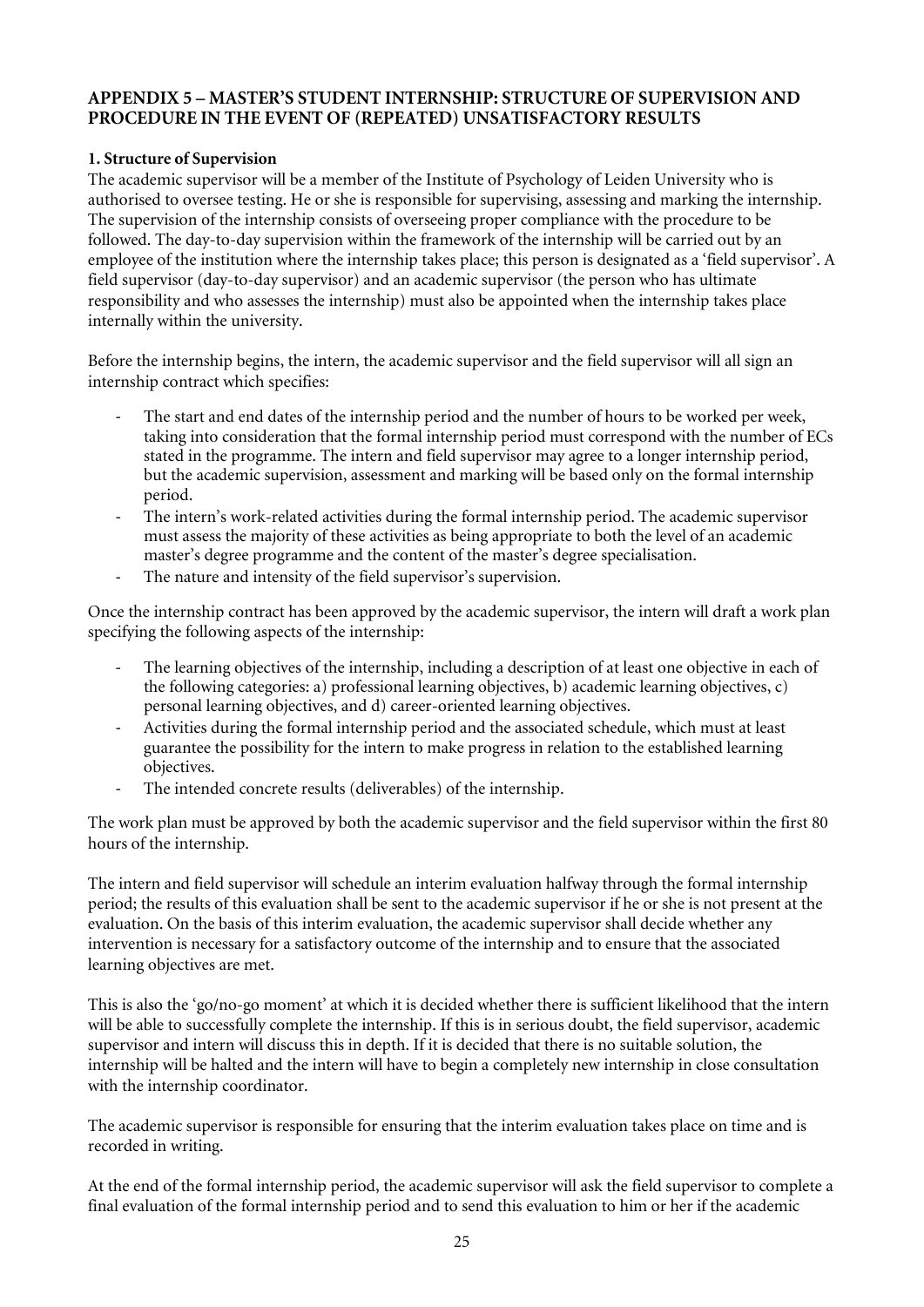supervisor was not present at the final meeting.

The intern will produce an internship report in accordance with the requirements of the master's degree specialisation. Depending on the master's degree specialisation, other reports, such as a video report, may be required.

The intern has the right to receive feedback on a report from the academic supervisor before a final report is submitted. The academic supervisor will assess the internship on the basis of the internship report in relation to the work plan, supported by the assessment format used within the institution. The report must be checked for plagiarism. The final marks for the internship will take the field supervisor's final evaluation into account.

For some internships, the internship coordinator of the master's degree specialisation acts as a second assessor by awarding an independent final mark for a random sample of internships at the end of the internship period. This final mark is based on the work plan, the field supervisor's final evaluation and the internship report. If there is a discrepancy of more than one point between the assessments of the academic supervisor and the internship coordinator, these assessors will discuss whether the assessment criteria should be adjusted going forward. The second assessor's assessment will no longer affect the marks for the internship in question.

#### **2. When should the internship be considered satisfactory, and the code of practice in the event of (repeated) unsatisfactory results**

The primary learning objective of the internship is for the intern to gain relevant experience in the practice of psychology, as specified in the work plan. The activities to be carried out during the internship must be agreed in advance, and halfway through the internship the academic supervisor will check whether any adjustments are needed. In exceptional cases, the internship may have to be halted at that point, as a result of unsatisfactory work by the intern and if it is determined that this work is unlikely to improve over the second half of the internship.

A final assessment of 'satisfactory' may only be made if the agreed activities or later updated internship activities have been carried out, if the intern has worked towards the learning objectives and if all associated reports, always including the final report on the internship, meet the minimum requirements. If the interim evaluation causes the internship to be extended, the internship may only be assessed as 'unsatisfactory' based on an inadequate completion of the second half of the formal internship period or on the quality of the required report(s).

If an intern receives an 'unsatisfactory' mark based on the inadequate completion of the second half of the formal internship period, the academic supervisor will discuss with the field supervisor and the intern the possibility of repairing the internship at the same institution. If this is not possible, the academic supervisor will recommend a short substitute internship with comparable learning objectives and activities. A new final evaluation and a new internship report must be completed for this substitute internship. On the basis of the substitute internship, the academic supervisor will decide whether the intern has achieved a 'satisfactory' mark. The mark for a substitute internship may not be higher than 6. If no suitable substitute internship can be agreed upon, the intern must start a completely new internship in close consultation with the internship coordinator.

If an intern receives an 'unsatisfactory' mark based on inadequate internship reports, the academic supervisor must specify which sections require improvement, and by what deadline these improvements must be made. The intern and the academic supervisor will discuss whether the nature of the required improvement is clear, and the intern will submit a summary of the improvement to the academic supervisor. Once the university supervisor has approved the summary of the required improvement, the intern will then have one final opportunity to improve the report. The report will then be assessed by the academic supervisor and the internship coordinator of the master's degree specialisation. If both these assessors decide that the report is still unsatisfactory, the student must complete a new internship within the framework of the master's degree programme; the final mark for this new internship may not be higher than 6.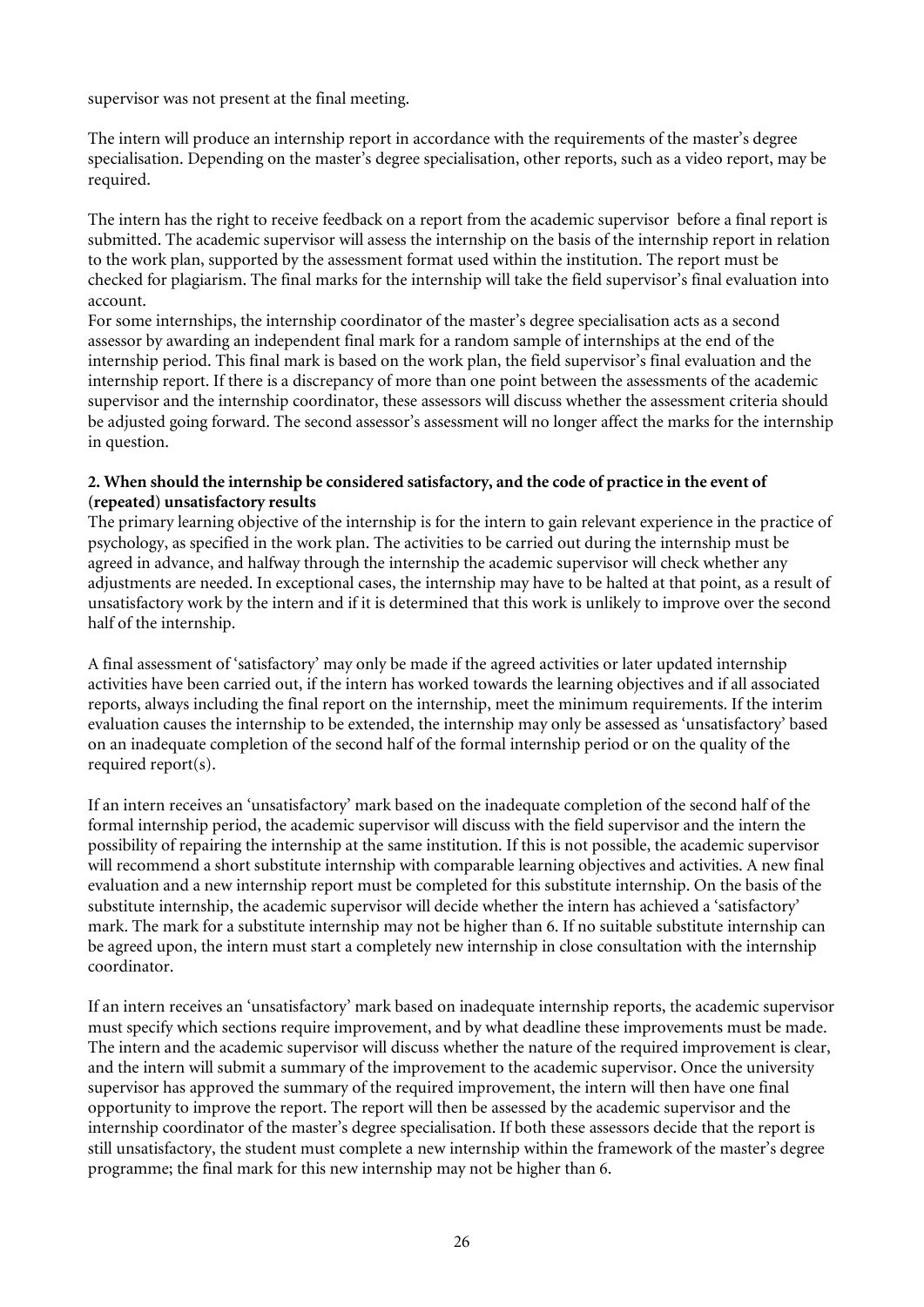### **APPENDIX 6 - PROPER CONDUCT IN CLASS**

- 1) No students will be admitted to the room once a class has started.
- 2) Students who need to leave the room before the end of the class due to special circumstances must request permission to do so from the lecturer in advance. Otherwise, they are not permitted to leave the room until the class has finished.
- 3) Rules 1 and 2 also relate to the resumption of class following any breaks.
- 4) Students are not permitted to drink or eat during classes.
- 5) Students are not permitted to do anything that is unrelated to the class (read the paper, make phone calls, listen to music, etc.) during the class.
- 6) Mobile phones and suchlike must be kept switched off during the class.
- 7) Students are not permitted to disrupt the class, prevent the lecturer from carrying out his/her work or prevent other students from participating in the class (e.g. by chatting, walking around, etc.).
- 8) In the case of compulsory classes, students are required to participate and are obliged to follow the rules of conduct specified above. In the case of non-compulsory classes, the student's choice relates only to the decision whether or not to attend. If a student chooses to attend a class, he/she is obliged to follow the rules of conduct specified above. Students who do not comply with these rules can be told to leave by the lecturer. If this happens again, they can be excluded from the course for the rest of the academic year and cannot obtain any credits for that course.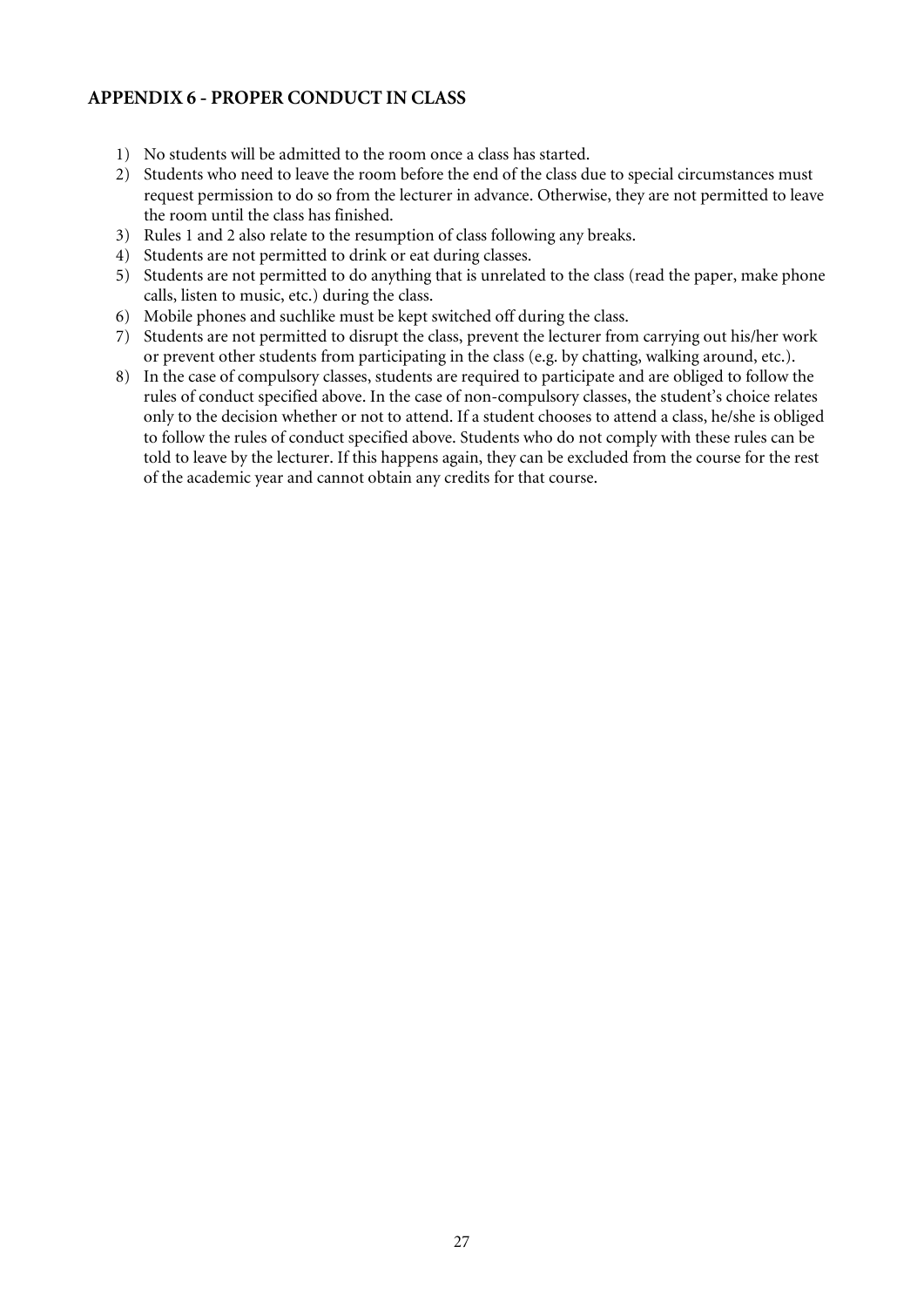### **APPENDIX 7 - LEIDEN UNIVERSITY CODE OF CONDUCT ON PLAGIARISM**

#### **Plagiarism**

On these pages, Leiden University will explain its views on plagiarism, how it is defined, and what consequences may be faced by students who commit this offence. Generally, plagiarism is understood as presenting, intentionally or otherwise, someone else's words, thoughts, analyses, argumentations, pictures, techniques, computer programmes, etc., as your own work. Most students will understand that cutting and pasting is not allowed without mentioning the source of the material, but plagiarism has a wider meaning. Paraphrasing someone else's texts, e.g. by replacing a few words by synonyms or interchanging some sentences is also plagiarism. Even reproducing in your own words a reasoning or analysis made by someone else may constitute plagiarism if you do not add any content of your own; in so doing, you create the impression that you have invented the argumentation yourself while this is not the case. The same still applies if you bring together pieces of work by various authors without mentioning the sources.

#### **Quoting sources**

Plagiarism is always a violation of someone else's intellectual property rights. Obviously, each discipline advances by building on the knowledge and understanding gained and published earlier. There is no objection at all if you refer to previous work and quote it while mentioning the source. It must, however, remain clear where existing knowledge ends, and where you start presenting the results of your own thinking or research. As long as you are not capable of contributing to the discipline by adding something essential to what others have already found, it is misleading and therefore wrong to pretend you have reached that level. It is very important for both the teacher and the student to have a correct impression of the knowledge, understanding and skills of the latter.

#### **Internet texts**

The rules concerning plagiarism apply to all data sources, not just books; extracts from internet pages may not be used without mentioning the source either. Contrary to what some people may think, internet texts are not public property; it is equally important here that you never present someone else's work as your own.

#### **Dos and Don'ts**

To help you to avoid committing plagiarism or related offences, we indicate below some *dos and don'ts.* 1. When copying someone else's texts, pictures, graphs, etc., obey the rules set out by your Department, for example, in the thesis regulations. Sometimes you have to put them between quotes, or use a clearly different lay-out. Always mention their author and origin, using one of the common or prescribed ways to indicate references.

2. If you want to reproduce someone else's thoughts, considerations, ideas, etc., in your own words without using literal quotes, make unambiguously clear who is the source of these ideas and avoid giving the impression they may be attributed to you.

3. Be even more cautious when copying texts from the internet. Take Wikipedia as an example: the author is usually unknown, but the article may well be plagiarised, in part or in full. Avoid copying texts from unknown authors, even if you mention the source you used.

4. When you partially copy texts, be careful not to change their meaning by leaving out sentences or parts of sentences, or by turning them around, etc. If you do not have the original version of a text and therefore must rely on a reproduction by someone else, make this clear as well; if it turns out the original author has been quoted incorrectly, it will then be clear who made the mistake.

5. If others have contributed to your work, for instance by carrying out experiments, preparing illustrations, etc., you should mention this too. This does not apply to advice and comments from your supervisor, nor if someone proofreads your text for style, grammar and spelling errors. In some cases, relevant rules are set out in departmental regulations.

6. In some cases, even citing your own work may be considered plagiarism (sometimes called 'autoplagiarism'). When you largely copy a paper you have produced for a prior assignment and then submit it again for another assignment, you deliver only one performance instead of the required two. This will not always be considered problematic, but you should discuss it with the lecturer involved.

7. Strictly speaking, composing a thesis, for example, largely from acknowledged quotations does not result in plagiarism. Yet, few teachers will accept your paper if your contribution is limited to cutting and pasting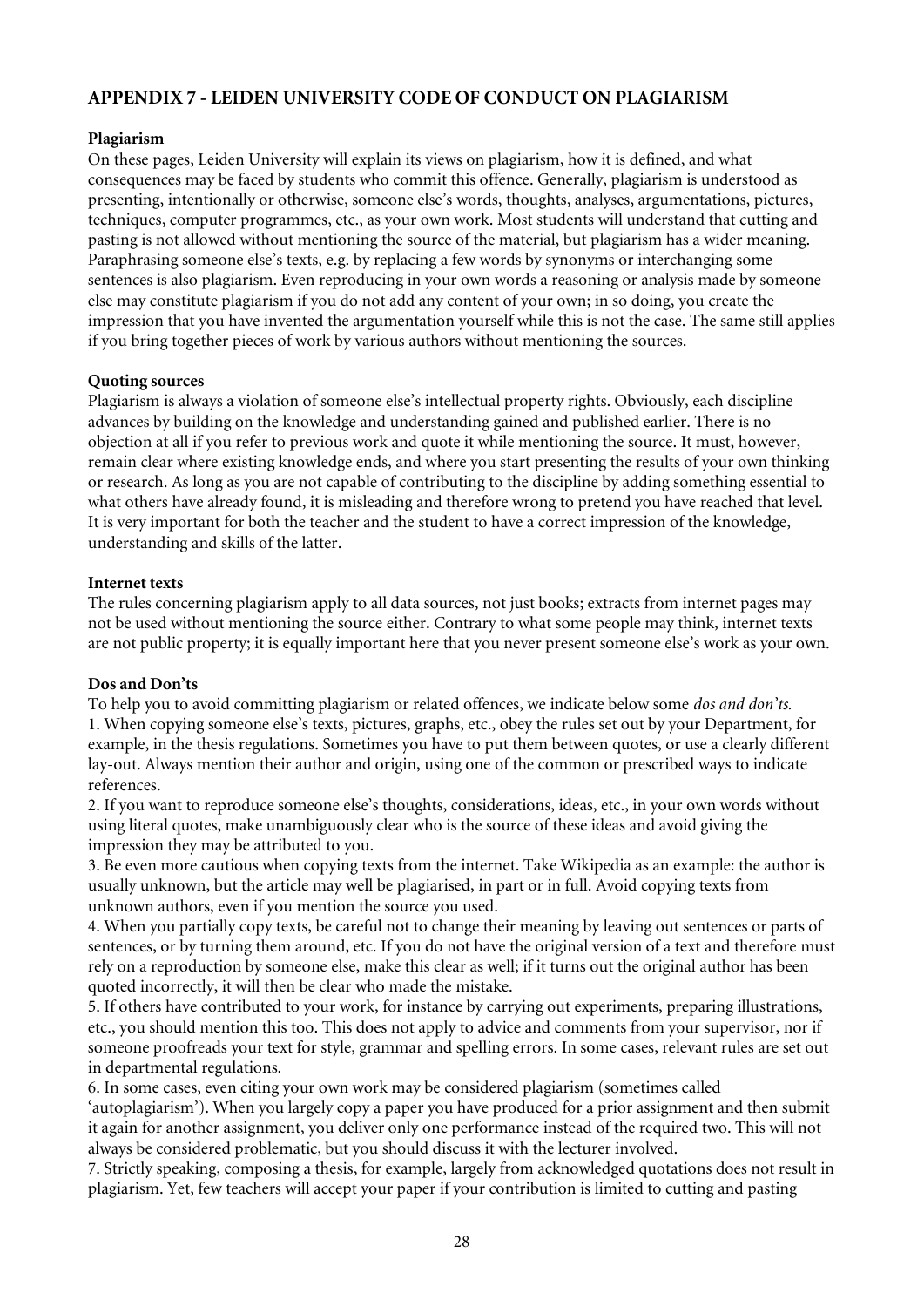texts. Moreover, very long quotations may violate copyrights. If work by others in its entirety is essential for your paper, then refer to it, possibly with a short summary of its contents, without quoting from it. 8. If a paper or thesis was written in co-operation between several students, make clear, as far as possible, who authored the various parts.

9. In principle, the same set of rules applies to copying computer programmes. Using standardised procedures that are common to many applications, there is no question of plagiarism; in such cases, the original author is often unknown. It is a different matter if you copy the underlying idea or the approach of a whole programme, even if it is developed somewhat differently. When comparing it to ordinary language, the use of words and common sentences is not plagiarism, but copying whole paragraphs or the underlying ideas and thoughts is.

#### **Combatting Plagiarism**

Plagiarism is a form of fraud and is therefore an offence. For some time now, the University has been taking active steps to combat plagiarism. Computer software is often used to analyse papers and theses. If plagiarism is proven, the relevant Board of Examiners will, as a rule, impose penalties. Their severity will depend on the seriousness of the offence, and may be influenced by previous infringements. The heaviest penalty that may be imposed is exclusion from all examinations for one full year. This might mean that you would have to wait for a year for your thesis to be marked; as a consequence, you cannot graduate during that year. The penalty may also relate to just one or a few examinations, or may apply for a shorter period. We hope to have clarified what is considered plagiarism, and also to have made clear that the University considers this a serious offence which may incur severe penalties.

<http://media.leidenuniv.nl/legacy/plagiarism.pdf>